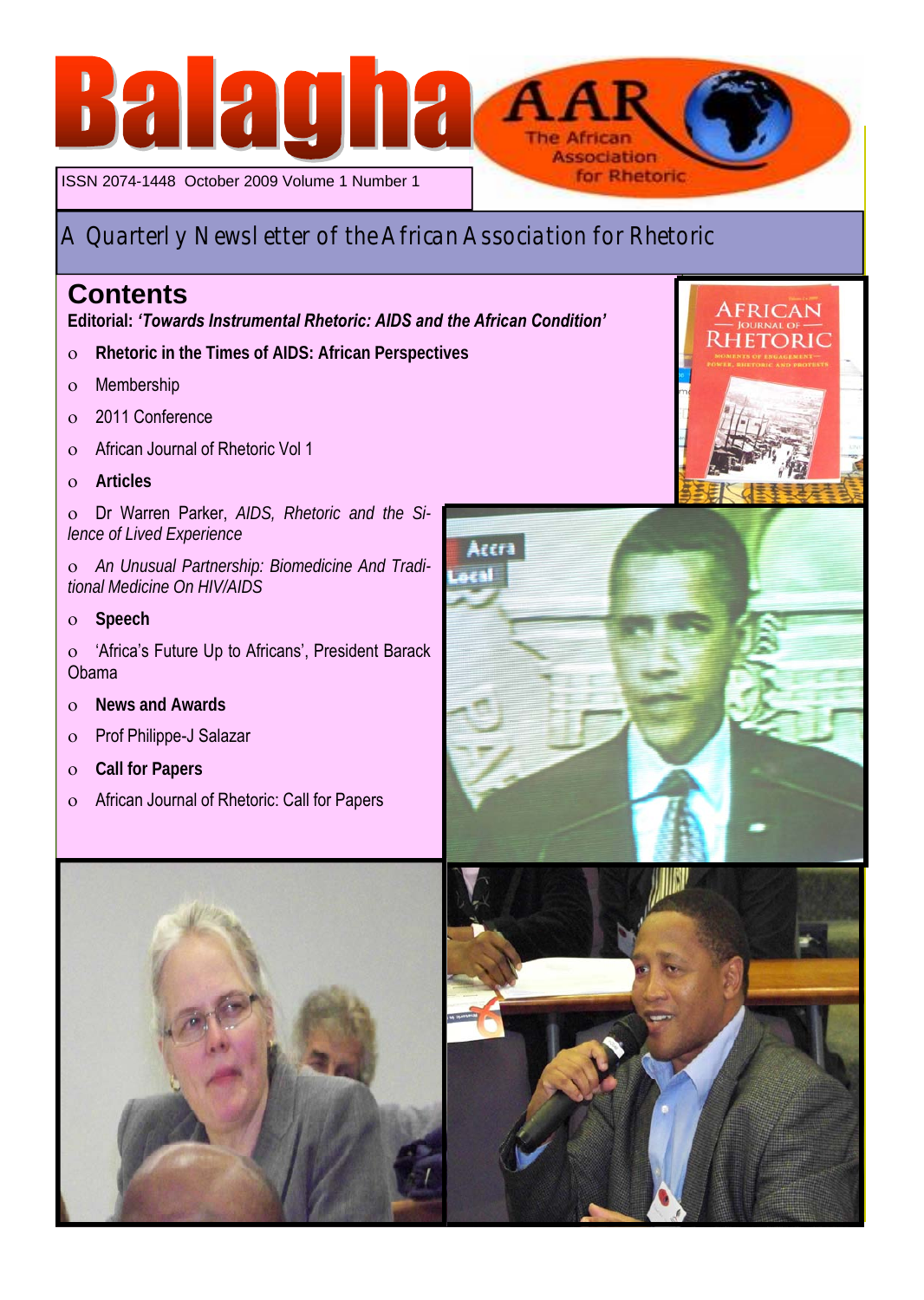| <b>Balagha</b> is a KiSwahili/Arabic word for 'eloquence': the closest in<br>meaning to the idea of rhetoric.                                                                                                                                                                                                                                                                                                                                                                                                                                                                                                 | <b>Balagha</b>                                                                                                                                                                       |  |
|---------------------------------------------------------------------------------------------------------------------------------------------------------------------------------------------------------------------------------------------------------------------------------------------------------------------------------------------------------------------------------------------------------------------------------------------------------------------------------------------------------------------------------------------------------------------------------------------------------------|--------------------------------------------------------------------------------------------------------------------------------------------------------------------------------------|--|
| This quarterly publication will deal with a variety of themes and cover<br>relevant events. The maiden issue takes its theme mainly from the<br>conference organised by the African Association for Rhetoric in July<br>2009, entitled, <i>Rhetoric in the Time of AIDS: African Perspectives</i> .<br><b>Balagha publishes reviews, commentaries, speeches, short articles</b><br>and reports on events that are considered to have rhetorical impor-<br>tance. Submissions are welcome from potential contributors. Articles<br>submitted to <i>Balagha</i> should not be more than 1, 500 words in length. | Editor:<br>Segun Ige<br><b>Associate Editors</b><br><b>Adrian Bellengere</b><br><b>Busayo Ige</b><br><b>Publisher</b><br><b>African Association for Rhetoric</b><br>A5 Schoongezicht |  |
| <b>Contents</b>                                                                                                                                                                                                                                                                                                                                                                                                                                                                                                                                                                                               | 264 Main Road, Kenilworth 7708,<br><b>Cape Town</b><br>www.afrhet.org.za                                                                                                             |  |
| <b>Editorial: 'Towards Instrumental Rhetoric: AIDS and the Afri-</b>                                                                                                                                                                                                                                                                                                                                                                                                                                                                                                                                          |                                                                                                                                                                                      |  |
| can Condition'                                                                                                                                                                                                                                                                                                                                                                                                                                                                                                                                                                                                | <b>Contributors</b>                                                                                                                                                                  |  |
| <b>Rhetoric in the Times of AIDS: African Perspectives</b><br>$\overline{O}$                                                                                                                                                                                                                                                                                                                                                                                                                                                                                                                                  | Yemi Ige, Nigeria<br><b>Ahmed Khaled, UK</b>                                                                                                                                         |  |
| <b>Membership</b><br>$\overline{O}$                                                                                                                                                                                                                                                                                                                                                                                                                                                                                                                                                                           | John Kunda, Zambia/South Africa                                                                                                                                                      |  |
| 2011 Conference<br>$\overline{O}$                                                                                                                                                                                                                                                                                                                                                                                                                                                                                                                                                                             | <b>Consultants</b>                                                                                                                                                                   |  |
| African Journal of Rhetoric Vol 1<br>$\overline{O}$                                                                                                                                                                                                                                                                                                                                                                                                                                                                                                                                                           | Musa Zuma                                                                                                                                                                            |  |
| African Rhetoric Roundtable July 6 2009, Ahmed Khaled<br>$\mathbf{O}$                                                                                                                                                                                                                                                                                                                                                                                                                                                                                                                                         | Shéla McCullough<br><b>Sufian Bukurura</b>                                                                                                                                           |  |
| <b>Articles</b><br>$\overline{O}$                                                                                                                                                                                                                                                                                                                                                                                                                                                                                                                                                                             | <b>Tim Quinlan</b>                                                                                                                                                                   |  |
| Dr Warren Parker, AIDS, Rhetoric and the Silence of Lived<br>$\overline{O}$<br>Experience                                                                                                                                                                                                                                                                                                                                                                                                                                                                                                                     | Cover Design: Segun Ige                                                                                                                                                              |  |
| An Unusual Partnership: Biomedicine and Traditional Medi-<br>$\overline{O}$<br>cine On HIV/AIDS                                                                                                                                                                                                                                                                                                                                                                                                                                                                                                               | Page: President Barak<br>Cover<br>Obama, Professor Nceba Gqaleni                                                                                                                     |  |
| <b>Speech</b><br>$\overline{O}$                                                                                                                                                                                                                                                                                                                                                                                                                                                                                                                                                                               | and Professor Catherine Campbell                                                                                                                                                     |  |
| 'Africa's Future Up to Africans', President Barack Obama<br>$\mathbf O$                                                                                                                                                                                                                                                                                                                                                                                                                                                                                                                                       |                                                                                                                                                                                      |  |
| <b>News and Awards</b><br>$\mathbf O$                                                                                                                                                                                                                                                                                                                                                                                                                                                                                                                                                                         |                                                                                                                                                                                      |  |
| <b>Prof Philippe-J Salazar</b><br>$\mathbf O$                                                                                                                                                                                                                                                                                                                                                                                                                                                                                                                                                                 |                                                                                                                                                                                      |  |
| The Debaters, Yemi Ige<br>$\mathbf{O}$                                                                                                                                                                                                                                                                                                                                                                                                                                                                                                                                                                        |                                                                                                                                                                                      |  |
| <b>Call for Papers</b><br>$\mathbf O$                                                                                                                                                                                                                                                                                                                                                                                                                                                                                                                                                                         |                                                                                                                                                                                      |  |
| African Journal of Rhetoric: Call for Papers<br>$\mathbf O$                                                                                                                                                                                                                                                                                                                                                                                                                                                                                                                                                   |                                                                                                                                                                                      |  |
| Copyright © Text African Association for Rhetoric 2009<br>All rights reserved. No part of this publication may be reproduced, stored in a retrieval system,<br>or transmitted in any form or by any means without the prior permission of the copyright holder.<br>Opinions contained in the articles that feature in <i>Balagha</i> are those of the authors and do not belong to the Asso-<br>ciation.                                                                                                                                                                                                      |                                                                                                                                                                                      |  |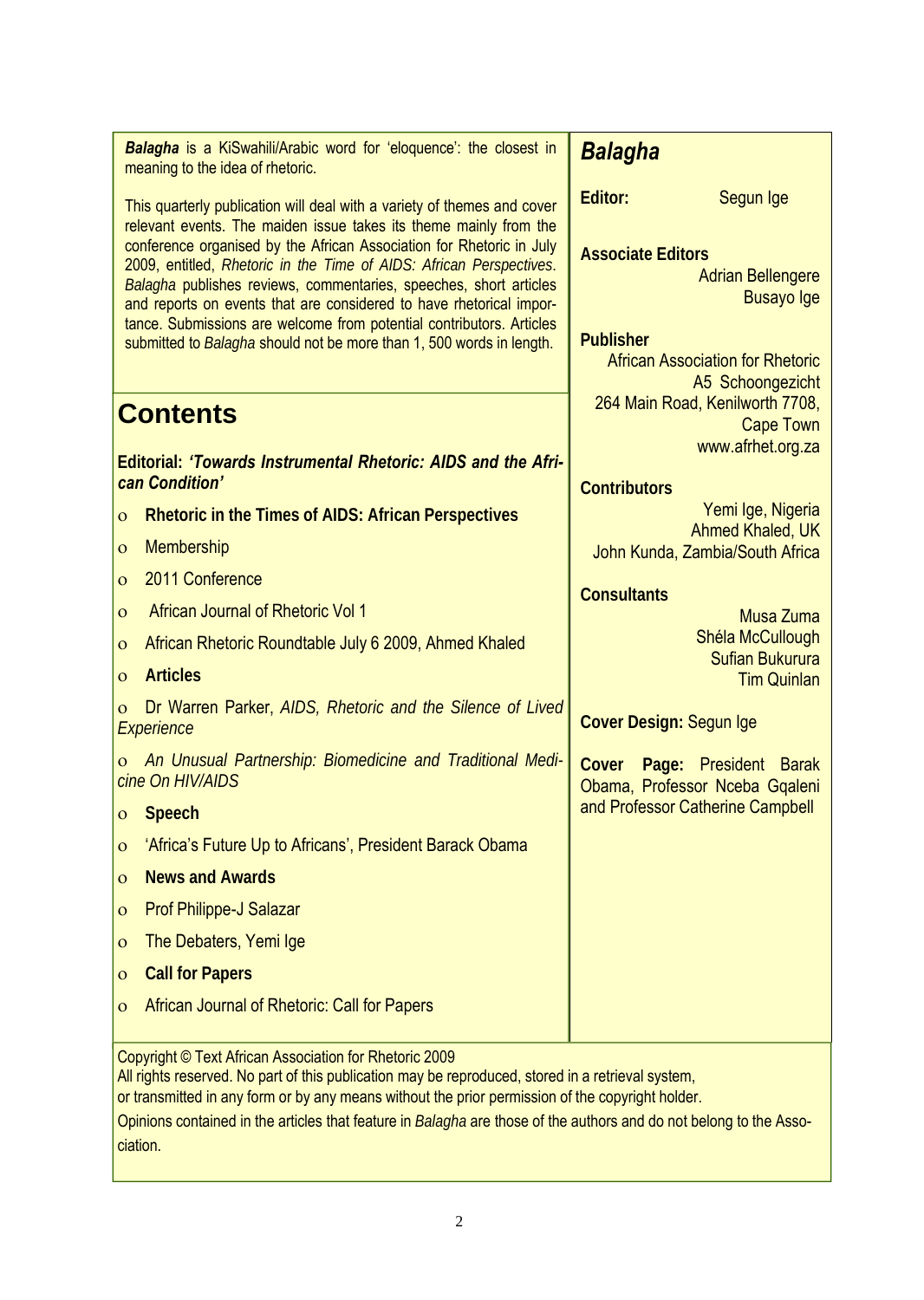### Towards Instrumental Rhetoric AIDS and the African Condition

Segun Ige



HIV/AIDS has bedevilled the continent for the past three decades and by the admission of the African Union, has caused the death of over 25 million people. While Public Health policy has been effective in dealing with some of the HIV/AIDS pandemic in a few countries on the continent, the majority have had numerous problems in dealing with the pandemic. The latter is due to the pre-existing conditions in society, namely: political conflicts, corruption, risky sexual behaviour, migration, inefficient or collapsed health systems, incorrect and/or insufficient approaches, erroneous cultural myths about the pandemic, poverty and a range of other socio-economic problems.

This epidemic has stretched most political and health systems beyond their imaginable resource limits. The turning point for the epidemic on the continent within the broader society came terribly late and at a high cost. Undoubtedly, there were pockets of responses in some states like, Uganda, Senegal, Morocco and Namibia. Even, this was few and far between. The African continent is home to 53 countries, out of which, only five can be said to have stable democracies and even less can be said to have functional health systems. At policy level, AIDS has generated its own rhetoric(s) and transited with it since it gained momentum in the late 80s. This leads one to ask the question: What role has rhetoric played in this era of HIV/AIDS?

Rhetoric has always been mistakenly counterpoised with myth. Rather, rhetoric shapes our reality: either as a negative or positive force of myth that quides our behaviour, or, as the means by which we attempt to solve our problems. In the three decades that the world has experienced the AIDS debacle, the different concomitant rhetorics have blinded us to the true nature and depth of AIDS cataclysmic effect. Experts always believe that solution progresses from the point of identification, but AIDS is perhaps one of the disasters that would defy the logic of identification.

Solving the AIDS problem becomes multidimensional and densely complicated which requires, *inter alia*, robust rhetorical engagements at different levels and sectors of society. This kind of plurality requires a well orchestrated context of speech and action that is compatible with the solution in view for the pandemic.

One of the main articles in this maiden issue of *Balagha* proposes the need for a new rhetoric in dealing with the pandemic. The first step of course is for African states and systems to acknowledge the instrumentality of rhetoric within the context of social mobilisation, policy formulation and implementation, and then take processes of deliberation and social contestation seriously.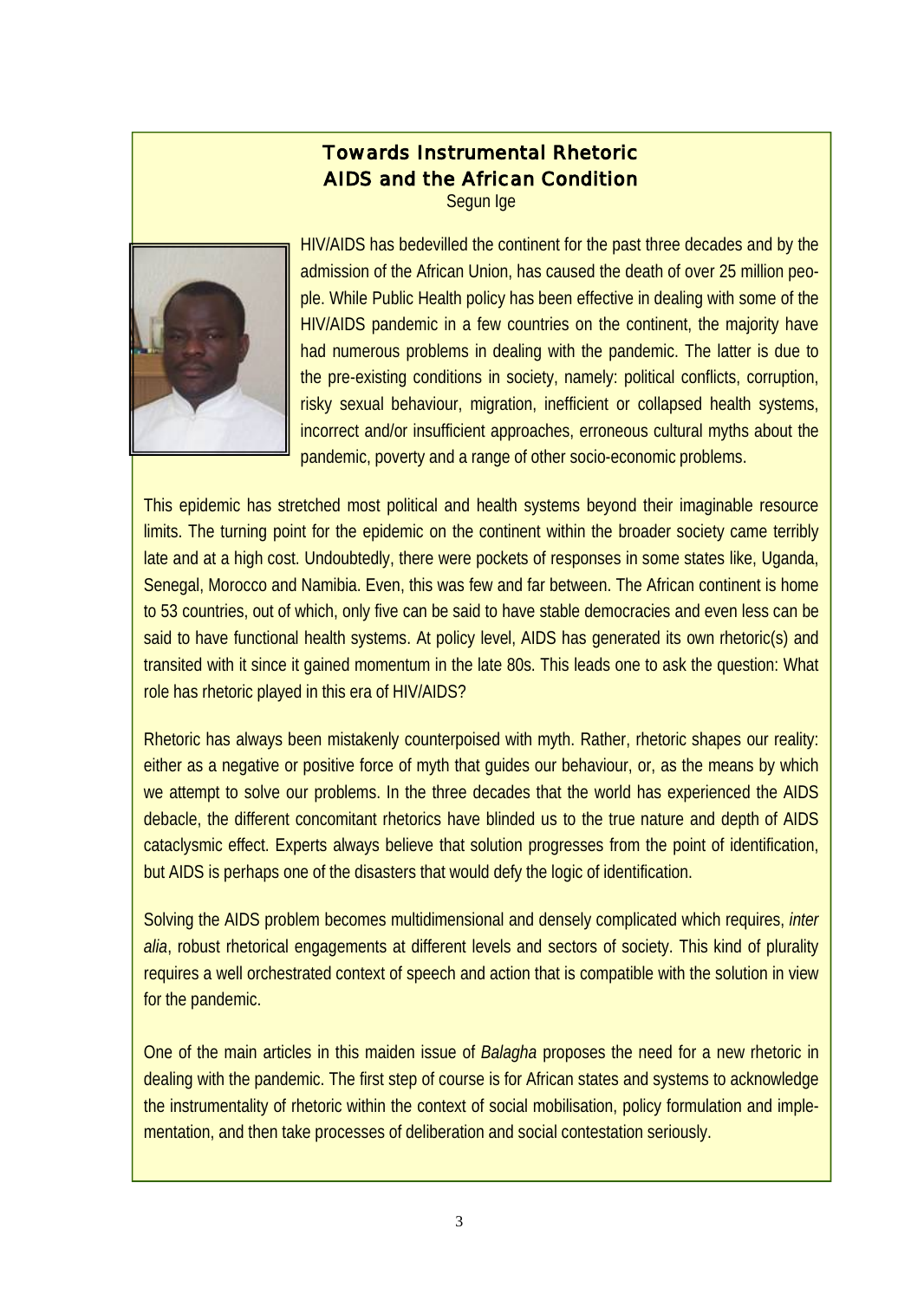An ongoing research at the University of KwaZulu-Natal, Durban reveals that the impact period of the African Union resolution regarding AIDS is 15 years. The former Secretary General, Chief Kofi Annan has admitted that responses from state and supra state institutions were 'shamefully delayed and ill resourced' (UN 2004: 9). Perhaps a lesson that AIDS has taught the world is that a raging epidemic requires decisiveness and precision of approaches and intervention. Africa has been rather unfortunate even in the way that certain social discourses have emerged, which, in some cases, have diminished the seriousness of the pandemic in Africa.

#### **Opportunities**

Since rhetoric is hardly studied in African Institutions, very few Public Speaking and Speech Communication courses exist at levels that support a firm grounding in rhetorical theory, classical and modern. African Rhetoric Project needs to consider the following as one of its mains goals: the injection of the notion of responsibility into the public performance of rhetoric. Rhetoric is rhetoric because of its responsibility clause. While a number of leaders on the continent have and still do enjoy the performance, and the glamour associated with the performance of rhetoric, it is high time that we paid some attention to responsible speechmaking. The multidisciplinary nature of rhetoric and its application in almost every endeavour of life makes it imperative for its inclusion in the curriculum and that scholars engage more critically with rhetoric, theory and practice on the continent. The idea of New Rhetoric helps to go beyond speech production, but engage constructively with the contemporary issues and policy related matters and all manners of discourse, speech performance and written texts: [McKeon 1971] 'Rhetoric provides the devices by which to determine the characteristics and problems of our times and to form the art by which to guide actions for the solution of our problems and the improvements of our circumstances'.

Rhetoric has been pejoratively viewed in many quarters and periods in history as dangerous to the stability of the state. The antithesis of this is that cohesion is fostered through the use of what can be dubbed 'instrumental rhetoric'. From ancient times, rhetoric has been seen as the only means of ending the use of physical violence through assertive rhetorical engagement and strategies. It has been used in constitutional drafting, congressional and deliberative contexts, and other social, economic, political and cultural transactions. Scholars in African Rhetoric need to begin to look seriously into the instrumentalisation of rhetoric in order to provide valuable insight on the use, misuse and abuse of rhetoric not only within and between African countries, but also between African countries and the rest of the world. Opportunities abound if the right kind of stakeholders are targeted and made aware of the importance of what McKeon has again dubbed, 'architectonic productive art.'

The current momentum needs to be sustained and interested scholars should heighten their research and publishing in this area in order to ensure that adequate knowledge is produced to create a solid foundation for curriculum development and training in African rhetoric. The only challenge and threat to a flourishing African rhetoric project is funding. This of course may lead to other forms of complica-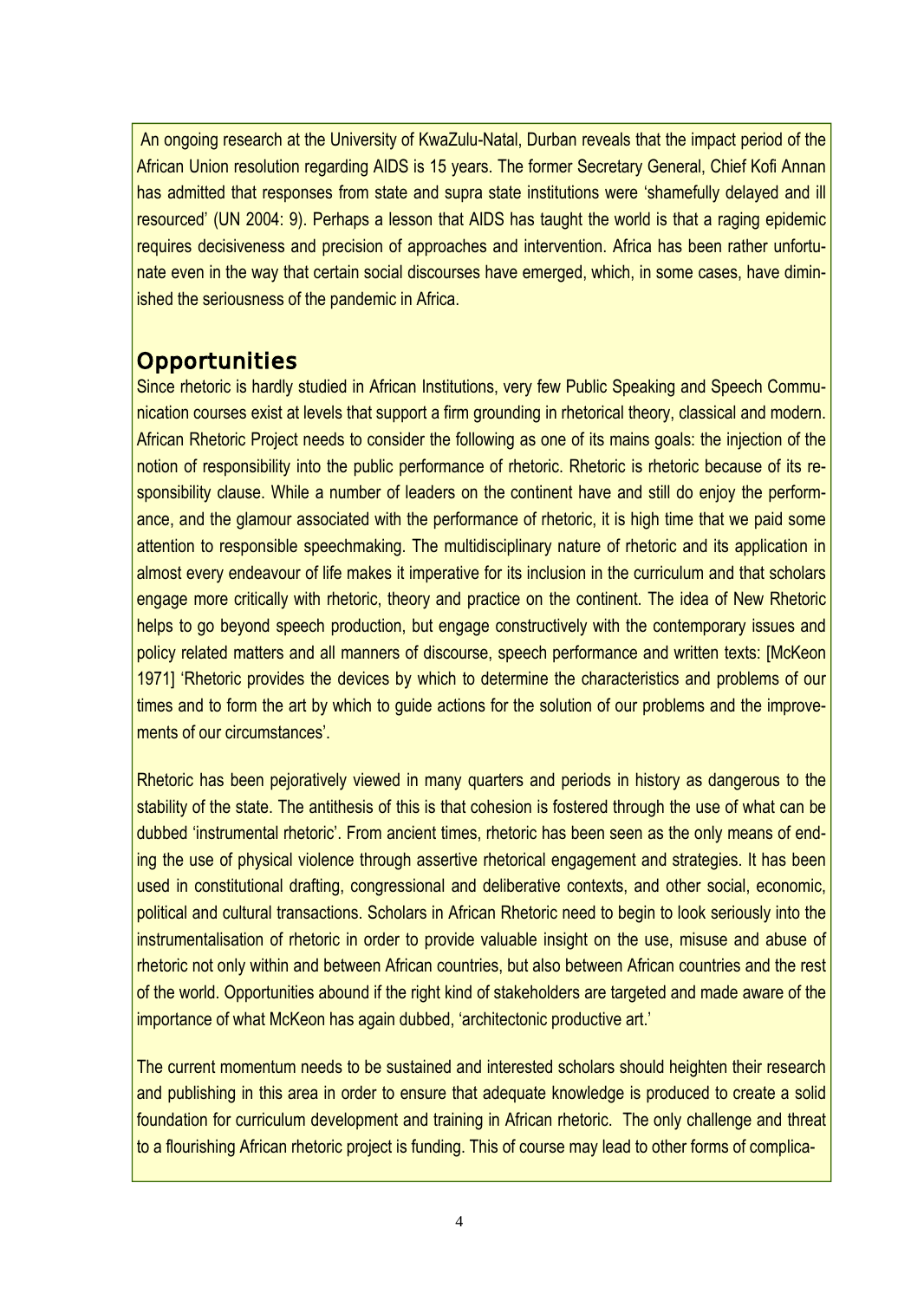tions. With the right kind of funder education and marketing, one hopes that funders will begin to appreciate the usefulness of rhetoric and support rhetoric related projects. Perhaps leaders in the field should appeal to donor agencies and embassies to earmark funding for rhetoric related projects. Collaborations and networking with other similar bodies or scholars should also be encouraged in order to access resources that would not normally have been made available for rhetoric projects.

#### *References*

AWA AUC 2005-2007 Strategic Plan: 3

McKeon, R. (1971) 'The Uses of Rhetoric in a Technological Age: Architectonic Productive Arts', in Bitzer, L. F. and Black, E. (eds) *The Prospect of Rhetoric: Report of the National Developmental Project*. New Jersey: Prentice-Hall, Inc.

Perelman, C. (1971) 'The New Rhetoric', in Bitzer, L. F. and Black, E. (eds) *The Prospect of Rhetoric: Report of the National Developmental Project*. New Jersey: Prentice-Hall, Inc.

United Nations (2004) *A More Secure World: Our Shared Responsibility*. Report on High-Level Panel on 'Threats, Challenges and Change.'

#### **Rhetoric in the Time of AIDS: African Perspectives 1-3 July 2009**

Feedback from participants on the Second International conference of the African Association for Rheto-



Mayor Obed Mlaba and Dr Segun Ige

ric was positive. The conference was entitled: *Rhetoric in the Time of AIDS African Perspectives* (1-3 July 2009). The conference held at the Innovation Centre,

Durban with support from Health Economics and AIDS Research Division (HEARD), Ethekwini Municipality (Durban) and Corporate Relations, University of KwaZulu-Natal Durban. The conference was attended by seasoned scholars from about 11 countries who presented papers on diverse issues relating to HIV/AIDS. Two issues received special attention, namely, *AIDS and Disability* and *AIDS and Ethno-pharmacology*.

There were presentations at the intersection of rhetoric and law, psychology, media, built environment, life history, Human factor and institutional advocacy on AIDS. The papers made a series of observations including how we employ rhetoric in every day discourse: media rhetoric is ambiguous and sometimes confusing, there are policy gaps that require urgent attention by government, some auto/biographical narratives do not adequately present the subject's situation, and some of public's assumptions about sexuality negate the realities of people living with disability. Cultural norms of communication that we consider to be detrimental like silence can be either considered to be therapeutic or complicit in familial setting (Leana Uys). There is need for the intensification of dialogue and critical thinking around HIV/AIDS (Catherine Campbell).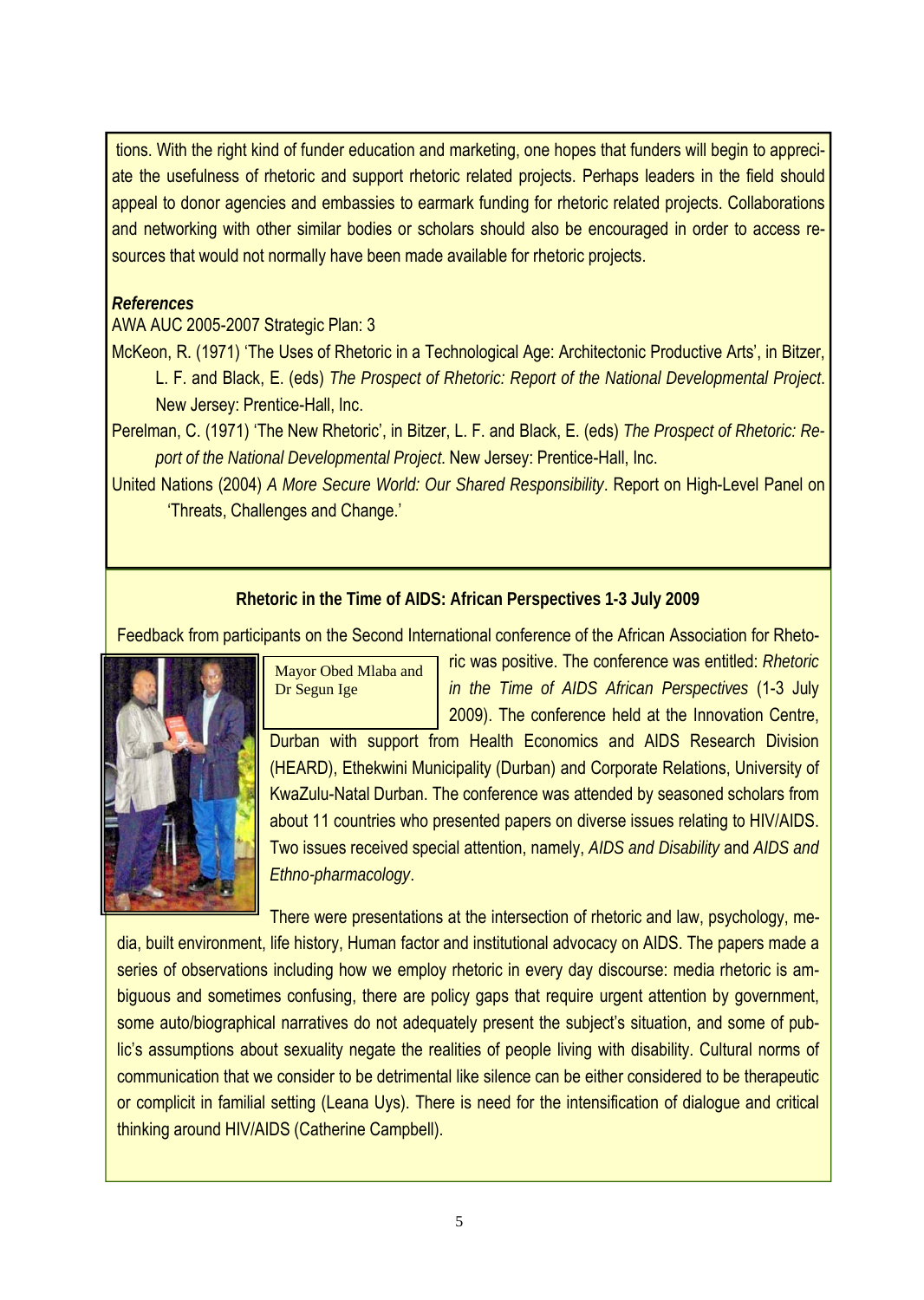The three day conference was well supported by three main establishments. HEARD Economics and AIDS Research Division (HEARD, UKZN) provided funding for the transportation of keynote speakers, scholarships for two African scholars and conference supplies. The Mayor of Durban, His worship, Councillor Obed Mlaba gave the Association a Welcome reception where he himself talked about the importance of persuasion in politics and other forms of social interaction. The Association made a presentation of the first issue of the Journal to the Mayor as a token of their appreciation for the generosity of the city of Durban. Corporate Relations, UKZN provided free logistical support through its subdivision, Professional Conferencing Services which was headed by Ms Twane Palmer.

#### **Membership**

At this year's conference, about 22 people signalled their interest in becoming members of the Association. These range from senior academics and graduate students. This is in addition to those who had previously attended AAR's conference and have been supporting the Association since its inauguration. Members are encouraged to contribute toward the development of the Association. \$75 has been fixed as membership fees, which caters for the Association's publication and the maintenance of the website. This amount includes postage of hard copies of the journal.

#### **2011 conference**

The African Association for Rhetoric will in the near future be making a call for papers for the next biennial international conference. This forthcoming conference will be the third in the four part conference series that was to be organised to help in firmly establishing the Association. The theme for the 2011 conference is: *Intercultural Negotiation of the Global Space.* Like the previous conferences, we hope that this conference will appeal to scholars, professionals, activists and graduate students from different fields of study. Details on the conference will be publicised in due course. However, depending on funding, the Association might hold a Roundtable in 2010 in relation to the theme of the 2011 journal publication: *African Presidential Rhetoric*.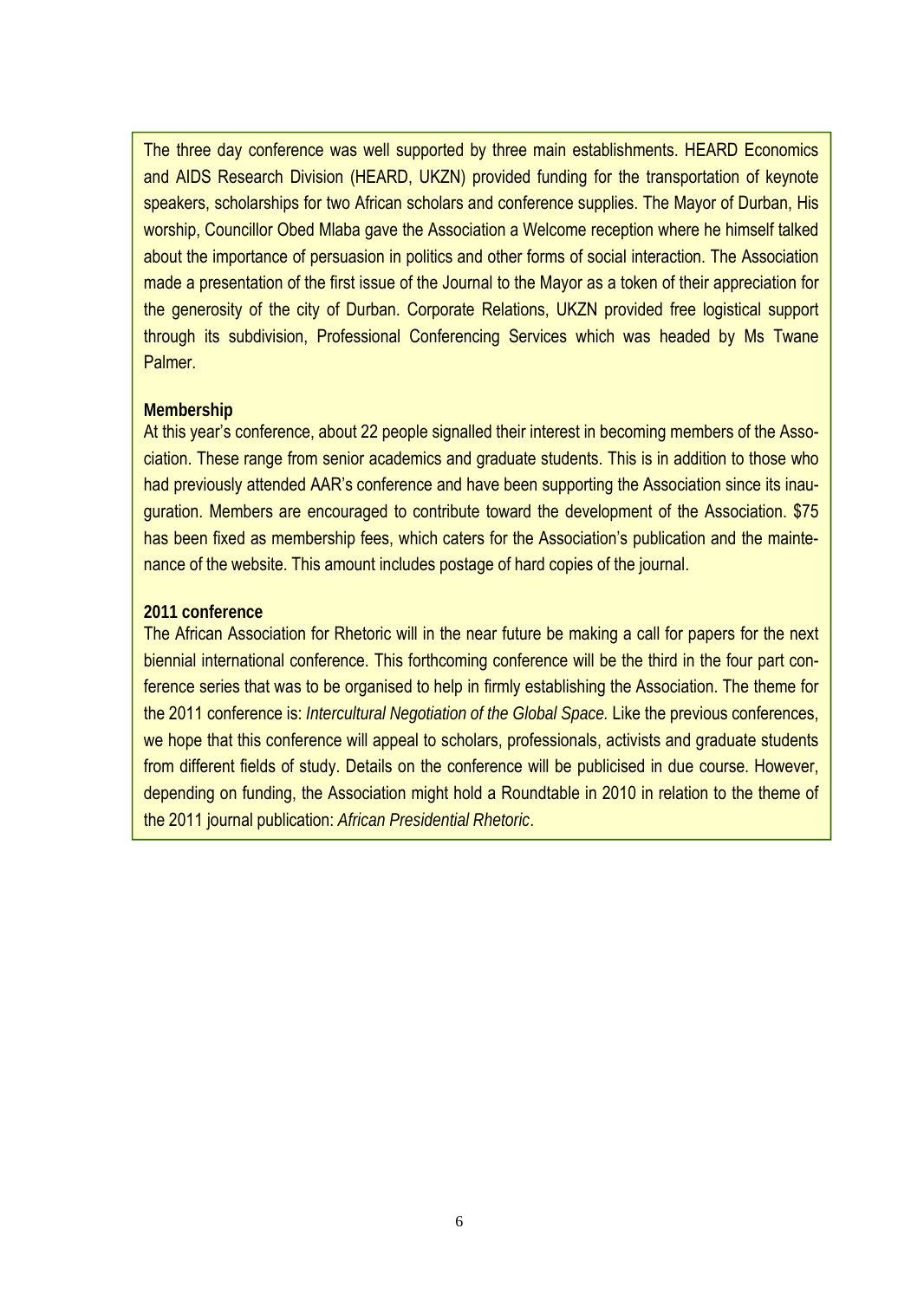# **AFRICAN RHETORIC**

#### **The Journal: African Journal of Rhetoric**

The African Journal of Rhetoric (AJR), the premiere rhetoric journal on the continent, was released from the press a couple of weeks before the conference. The Journal was published by Electric Book Works, Cape Town. Free copies of the journal were distributed at the conference (1-3 July 2009). The printing of the journal was sponsored by the Corporate Affairs and Communications Unit, University of KwaZulu-Natal, Durban. The papers contained in the Journal were those selected from the debut conference of the African Association for Rhetoric in July 2007. Other solicited articles were also published. The free distribution of the Journal at

the conference was based on the agreement with the sponsor. Feedback has however been positive and a number of people and institutions have requested the subscription details. Individual subscription has been fixed at \$35 and Institutional at \$400. Institutional subscription will include limited online open access. This will help more academics to access the articles. For now, AJR will remain an annual publication until such a time that the publishing infrastructure has been well consolidated. The journal is the property of the African Association for Rhetoric (AAR). The journal has a high profile editorial Committee and has a blind editorial review policy. Since the Journal is based in South Africa, SAPSE accreditation is being processed in the first instance. ReadHill Publishing has since the beginning of October 2009 taken over the management of the journal from Electric Book Works. Enquiries may be directed to the Editor: air@afrhet.org.za or ige.segun@gmail.com or ReadHill Publishing Cape Town info@mousehand.co.za; www.publishbooks.co.za

#### **Moments of Engagement— Power, Rhetoric and Protests**

#### **Contents**

Editorial; Acknowledgments; 'African Rhetoric: Possible Directions' *Segun Ige*; 'Rhetoric in Africa: Three Encounters' *Philippe-J. Salazar;* 'Media Rhetoric and Social Responsibility in Nigeria' *Isola, Olusola O. and Babatunde, Adebimpe*; 'Language of Terror: Perspectives from the Global South' *Feyi Adeoye*; 'Mass Action and the Law; Can South Africa do without the Regulation of the Gatherings Act?' *Qhuba Dlamini* ; 'A Community Speaks: David and Goliath revisited, or, A Tale of Two Municipalities' *Adrian Bellengere*; 'The Police, Protest Behaviour and Nigeria's Emergent Democracy: Beyond the Rhetoric of Colonial Inheritance' *Innocent Obinna Ihunna*; 'The Fourth Estate: The Politics of Art In 19th Century Italy' *Franco Frescura*; 'France 1995-2005: When Social and Political Protests Defy the Mainstream' *Daniele Obono*; 'Reflections on Mass Action, Ethics and Rationality: A Glimpse into Unionised Activity in the Education and Health Sectors in South Africa' *Paulus Zulu*; 'Global Civil Society Strategies for Social Justice: Joining Praxis and Political-Economic Analysis' *Patrick Bond*; 'Rhetoric, Political Transition(s) and Democratic Violences: The Case of Nigerian Presidential Inaugural Speeches' *Segun Ige*; List of the Contributors; Editorial Board; Submission **Guidelines**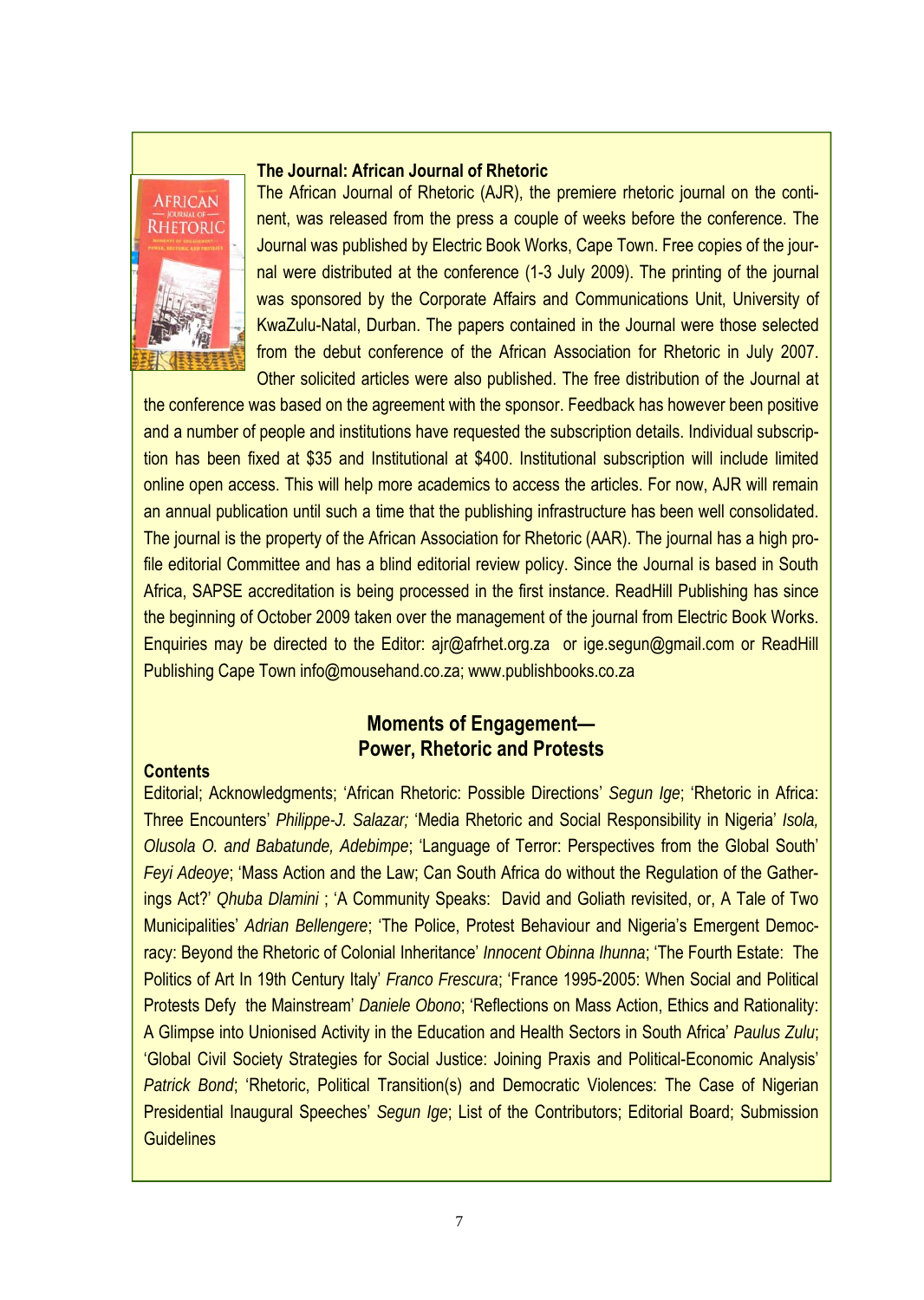#### **African Rhetoric Roundtable 'Africa's Responsibilities to Africa: Current Issues in HIV/AIDS'** Ahmed Khaled, School of Oriental and African Studies London, and ODI Fellow, HEARD, UKZN Durban

How effective is Africa's response to HIV and AIDS? What perspectives and what possible partnerships have failed to be acknowledged? Whose voices are missing and how can they make themselves heard? These are some of the questions that shaped discussions at a one-day roundtable on the theme: *Africa's responsibilities to Africa* within the context of HIV and AIDS.

Participants were gathered from a wide segment of society, each offering a particular perspective of the situation facing Africa as it enters another decade of a disease that has ravaged economies, societies and households. Members of civil society, government and academia were all represented at the roundtable and offered critical analyses of the rhetoric on HIV and AIDS.

Dr Warren Parker argued that the rhetoric was devoid of representation from those most affected. Professor Tim Quinlan, of the Health Economics and HIV/AIDS Research Division, said that the dominant discourses have severed the link between poverty and AIDS. He emphasised that HIV/ AIDS is largely a disease of poverty and consequently rhetoric needs to be more pro-poor.

Professor Catherine Campbell, of the London School of Economics and Political Science, echoed these thoughts. The unwillingness on the part of the political elite to recognise the connections between gender inequality and HIV/AIDS has hampered an effective response. Female voices are critical, yet they are rarely given a platform to contribute to the rhetoric on HIV and AIDS. She said that re-invigorating gender empowerment and rights back into the discussion will lay a path towards an effective response to the crisis.

But before such a response can emerge, education needs to become effective. Professor Senyo Abjibolooso, Fermanian School of Business, USA, argued that a great deal of knowledge about HIV and AIDS already exists but it has yet to achieve a real social change, because the information has not translate into education. In his attempt to advocate for transformational education, He draws a distinction between schooling, which focuses on information delivery, and education which empowers people to think critically, become leaders and therefore bring about change. Professor Abjibolooso said that responses therefore cannot merely be information driven; they require an understanding of what changes we want and how this can be achieved. A similar idea on education and learning was presented by Professor Grace Sokoya of the Federal University of Agriculture in Nigeria. She argues that the importance of positive parenting cannot be overestimated as it engenders open and frank discussions about the world with children. This, however, is missing - especially when it comes to sex and sexuality. Households therefore need to be supported in order for them to take responsibility for their own health, where they have the ability to do so, and this will require knowledge dissemination.

Leadership and political will from all levels of government is also equally crucial. This is currently lacking despite government signalling their intentions to engage more meaningfully and inclusively with communities and civil society. To what extent they are able to achieve this, or whether gov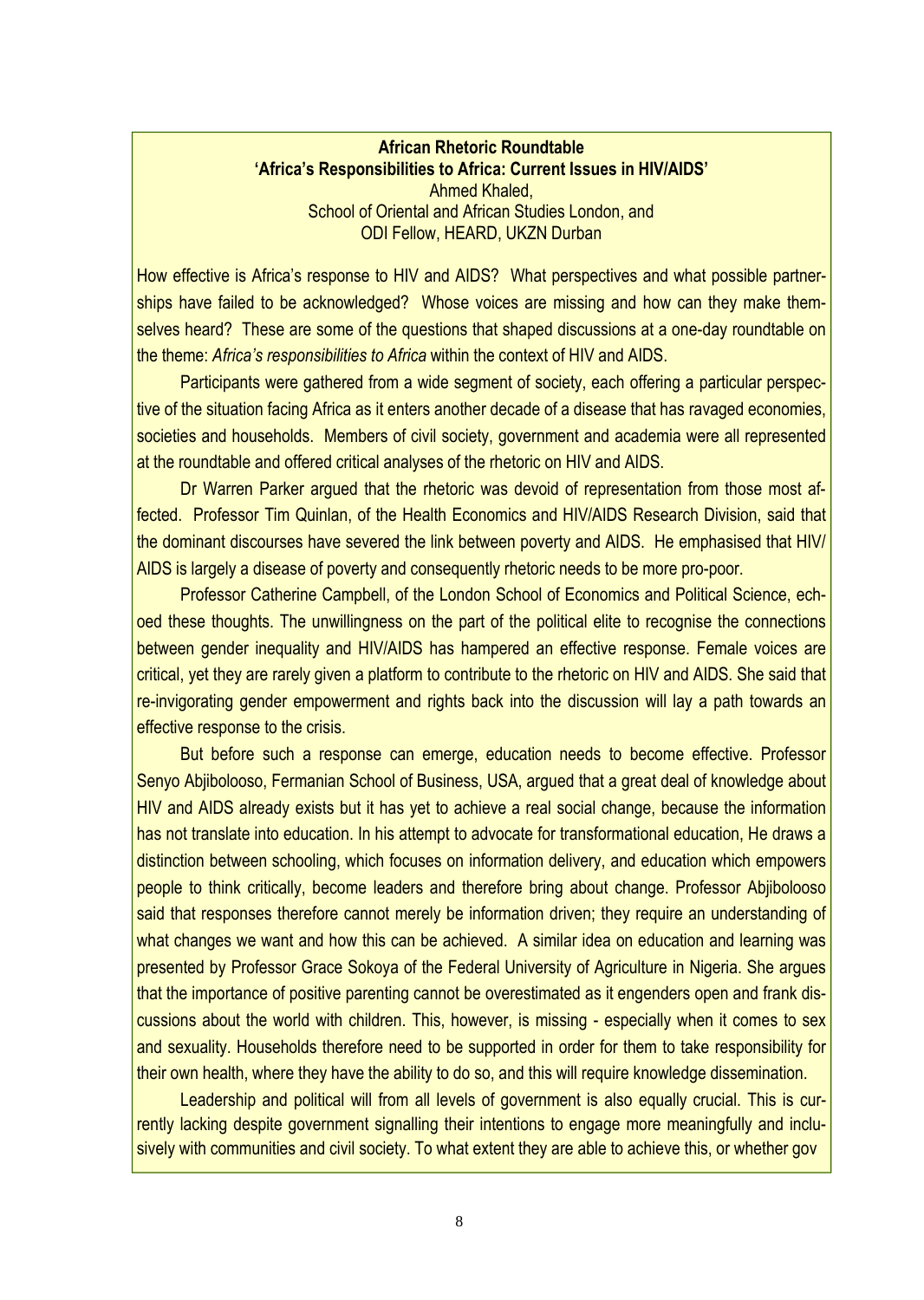ernment really wants to, are questions that were raised. Another key actor, that so far has been neglected, is the private sector. Brad Mears, Director of the South African Business Coalition on HIV/ AIDS, stated that businesses in South Africa have largely been uninvolved in HIV and AIDS prevention and treatment programmes. This has occurred because either businesses do not believe that they will be affected (such as through reduced labour productivity) or that there has been no incentives for them to do so. The role of public-private-partnerships in healthcare was put forward as an under utilised opportunity to bring good quality primary health care for South Africans.

What was clear was that Africa needed a new rhetoric on HIV/AIDS. The current discourses fail to sufficiently or adequately address essential issues owing to a lack of understanding of the drivers of the disease and unwillingness to take the necessary steps for reform. HIV and AIDS affect communities in different ways and this heterogeneity needs to be acknowledged. African leaders should not wait for guidance from the North, instead they should take ownership of programmes and use the knowledge they already possess. Furthermore, if research really is to bring positive long-lasting benefits to communities, they themselves need to drive research efforts in order to make their voices heard.



**Discussants From left to right:** Professor Catherine Campbell, Mr Brad Mears, Dr Warren Parker, Professor Tim Quinlan, Professor Grace Sokoya and Professor Senyo Adjibolooso at the Council Chambers, University of KwaZulu-Natal, Durban.



From left to right: Mr Khaled Ahmed and Dr Kwaame Owusu-Ampomah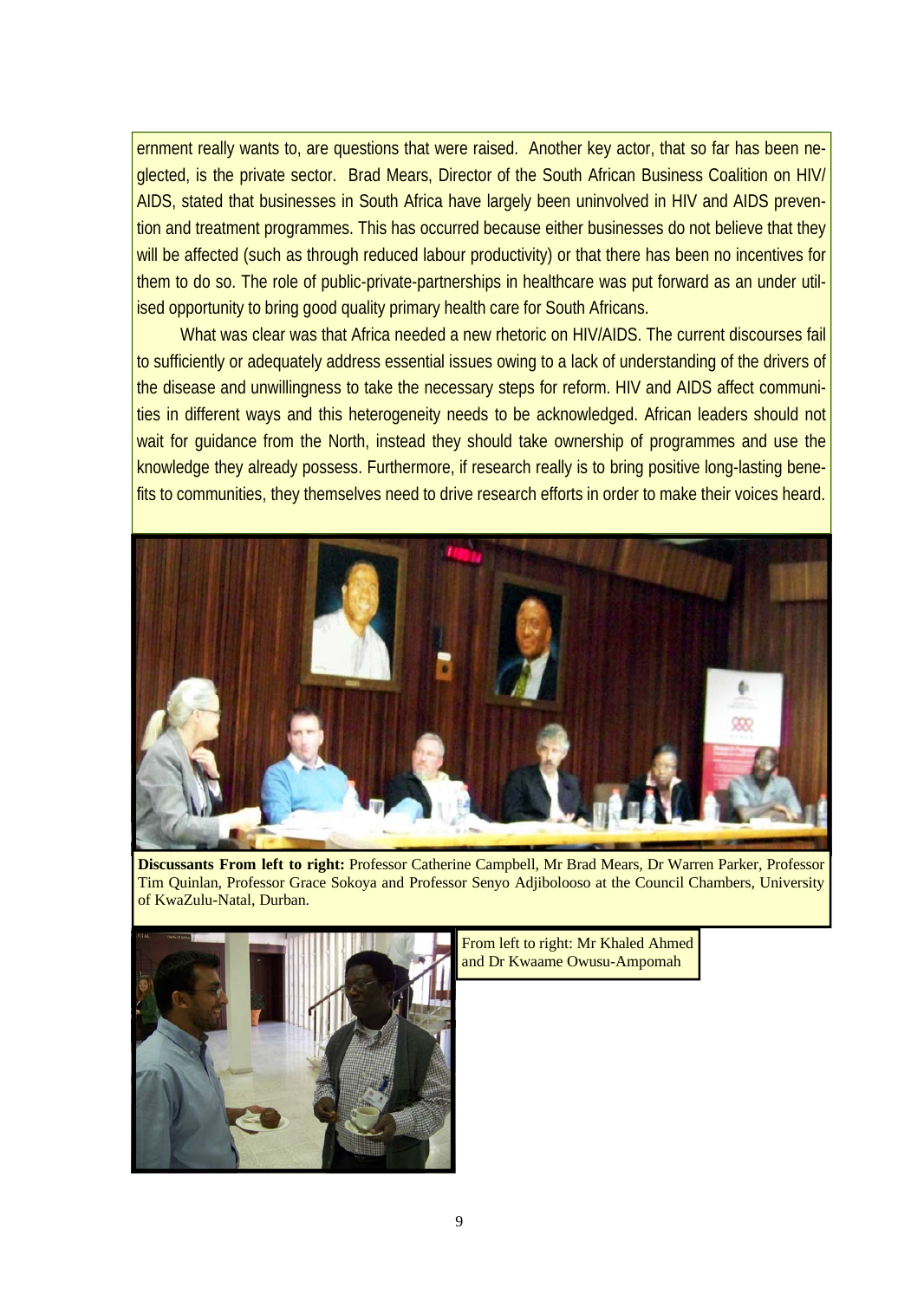#### **Transforming AIDS Policy in South Africa** Dr John Lengwe Kunda Post Doctoral Fellow, Cultural, Communication and Media Studies, UKZN

HIV/AIDS continues to exert a heavy disease burden on South Africa. For a long time, effective political response to the epidemic has been lacking. But now there is realisation that HIV/AIDS must be taken very seriously. This is a direct instruction from present administration led by Mr Jacob Zuma. But a critical factor in re-establishing credibility within the public sphere will be a strategic repositioning of HIV/AIDS agenda. This can be done through public political restitution. Some questions perhaps need to be asked. What happens to the voices of Thabo Mbeki, Manto Tshabalala-Msimang, and the Jacob Zuma trial revelations? Will silence heal the public wounds inflicted on the credibility of the public policy attempts? Should we just let the sleeping dogs lie? Are there lessons that we can learn from the state's approach to establishing Truth and Reconciliation? I, at the end of my article, will propose that in order for HIV to be repositioned in South Africa, a form of a truth and reconciliation public forum needs to occur in order to transpose onto the national agenda a coherent message about the seriousness of the epidemic. An admission of error is not enough but it is the first step.

South Africa is yet to make a breakthrough in stemming the tide of the HIV/AIDS epidemic. The country is dealing with a prevalence of almost 5.5 million people living with HIV (Sishana et al. 2009). Today, the country seems to have awoken to the reality of HIV AIDS, as if, from an induced slumber. The President and ministers are now calling for urgent measures to tackle the epidemic because it has reached alarming proportions without showing signs of abating. Scientists and civil society have for long called upon the government to act but their calls fall on deaf policy ears. Why has it taken the government so long to realise the deadly impact of an epidemic that has been festering for slowly but surely for years? This festering found an enabling environment for the growth of the epidemic due to the nostalgic effects of apartheid, political bickering of a new and 'democratic' government, and an overwhelming public denial that saw the erosion of public credibility in response to HIV/AIDS. The failure of public health policy in this regard, and the triumph of rhetorictery (*cf*. Booth 2004) have bequeathed upon a nation the burden of a disease whose effects have been rather devastating. One hopes we have learnt all necessary lessons, when so many people have died, and so many more are still dying.

The *Lancet*, together with some South African scientists, has taken a comprehensive audit of the South African healthcare status and has made recommendations for the way forward. Yet conspicuously missing in these recommendations is a call for the restoration of the credibility of government in health related matter, which somewhat has been eroded due to years of irresponsible lip service. I should like to call for a form of mechanism that fosters restitution in South Africa and repositions HIV/ AIDS as a serious threat to the nation's health.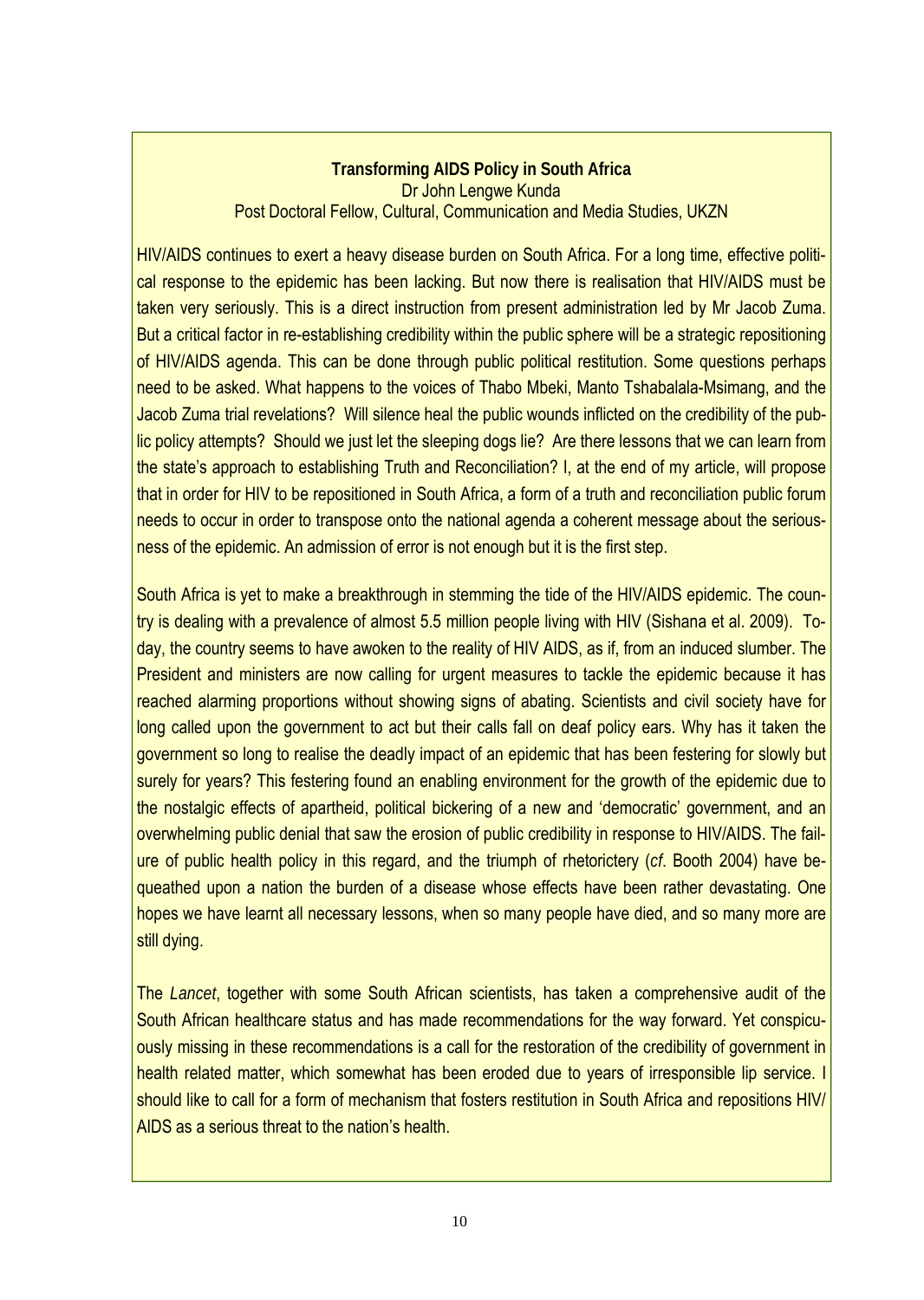The Lancet series notes the reluctance under former President Mbeki, and the bizarre approach of Manto Tshabalala-Msimang, then Minister of health. Their conclusion with regard to the government response to HIV is that "…the translation of evidence into local policies is hampered by *ineffective leadership*, inexperienced and unaccountable managers, and a weak health system" ( Lancet, 2009). On leadership, the perception of the credibility of the leaders is critical in setting public policy agenda. The government is a key stakeholder in setting public agenda. But who is the government? Of course, the people of a given country constitute a government but when it comes to services, the face of the government is in the President and his or her ministers (Brooks, 1999; Jones, 2005). Lack of credibility by these faces goes to erode the needed public confidence in government and consequently democracy itself. Public figures have access to the media, who are also a critical stakeholder in the process of agenda setting. In the case of South Africa, the media helped position the agenda of denial in the public domain.

Apartheid has bequeathed upon South Africa a legacy that led to devastating effects on the epidemic (Fassin & Schneider, 2003; Schneider & Fassin, 2002). This is true of many other social determinants of health in South Africa that continue to fuel the embers of the epidemic. Yet the response of government has been by far inadequate. Former President Thabo Mbeki enmeshed himself in a debate that did not serve the greater good of the South African people. His minister of Health, he late Manto Tsabalala-Msimang led the ministry along paths of denial and bizarre claims that through hampered service delivery (Lancet, 2009). The current President Jacob Zuma found himself in a situation whose response might have caused more public damage to the battle against HIV. Dealing with this past is as crucial as starting up a new campaign strategy. The media was also huddled up in this controversy as they did little to offer an alternative view, though they represented the counter voice of civil society. In the case of Jacob Zuma, the media concentrated more on chastising Jacob Zuma and ridiculing his responses at the expense of offering a credible view of prevention and dangers of HIV.

It is unfortunate that current efforts to undo this past prefer silence as a *modus operandi*. They have sought to take a no-notice attitude. This comes out as a hypocritical stance since HIV/AIDS has had devastating consequences, and failure to take responsibility would suggest an act of defiance against re-establishing a credible order. It is in the name of restitution that South Africa held the TRC. Rwanda, today, still tries people accused of genocide. These efforts are meant to re-establish a form of social order based on forgiveness and 'truth'.

Taking the epidemic seriously means also the re-institution of the *authorite morale.* Health policy advocates cite legitimacy, feasibility and support as critical process in policy implementation (Hall, 1975). Lack of public support for government on a particular issue may result in difficulties in implementation of a potentially efficient policy. Public figures play a significant role in achieving social cohesion within the public domain. Our political leaders did little to offer a credible public record, and have not done anything publicly to apologise or set the record strait.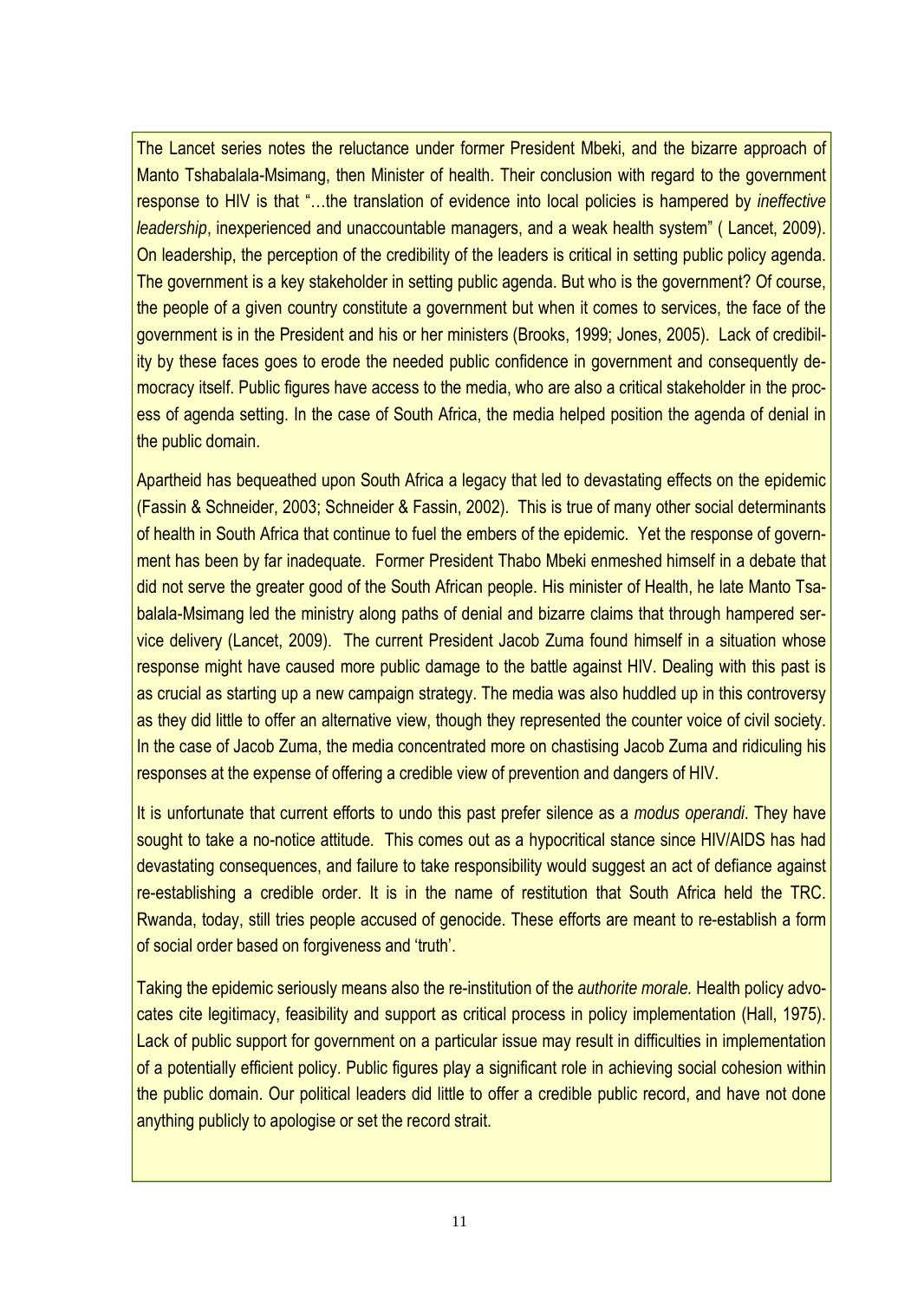The appointment of Dr. Aaron Motsoaledi is indeed a great stride in correcting the attitudes of the past in the ministry of health (Lancet, 2009). And the call to marshal up the resources of the country is long overdue. The need for the government to move beyond lip service is now. This is a time to work with civil society, traditional healers, academics and all researchers to come up with a coherent public image of the seriousness of the epidemic in South Africa. The first step in this process is, acknowledging the mistakes of the previous administration and the consequent damage caused to public trust before moving forward.

Taking the epidemic seriously is more than offering more money, more talk in conferences and the media. But it is building social support for a collective effort in fighting this epidemic. There is an erroneous notion that HIV/AIDS became as a result of a conspiracy against South Africa. But some young people have the wrong idea that HIV is a myth which may have emanated from the behaviour of the current president during his trial (Kunda, 2009). Yet no effort is being made to redress this imbalance. Choosing to move on silently goes further as to legitimise a discourse of denial and reticence in the public domain. This is true of the need to redress the wrongs of apartheid in South Africa so that public anger is confronted to avoid free-floating hostilities. Why should the damages of denial and deliberate wrong behaviour with regard to HIV be treated differently? Why should these cases be different when so may people have died? When so may children have been infected?

The call to renewal is two-fold: first, a recommitment to the fight against an escalating epidemic is of utmost importance and secondly, pubic restitution in the form of apology and retraction of public sentiments inimical to HIV prevention would not only offer a reframing of the epidemic but reinforce the current seriousness that is being given to the epidemic.

Government leaders have a moral responsibility to shape the face of the policy response to a health challenge. South Africa, under the leadership of President Thabo Mbeki, together with the then minister of health took an antagonistic approach that was detrimental to prevention, treatment and care. More than the physical loss of life, an ambience of denial was created coupled with suspicion as to the nature of the epidemic as well as the approaches to treatment. Today, under the current government, changes are being fostered. Laudable as this may be, we do need to revisit the past and publicly set the record straight.

| <b>References</b>                                    | Jones, P. S. (2005). "A Test of Governance":                                                   |
|------------------------------------------------------|------------------------------------------------------------------------------------------------|
| Booth, W. (2004) The Rhetoric of Rhetoric: The       | rights-based struggles and the politics of                                                     |
| <b>Quest for Effective Communication. Ox-</b>        | HIV/AIDS policy in South Africa.' Political                                                    |
| ford: Blackwell Publishing.                          | Geography, 244), 419-447.                                                                      |
|                                                      | Brooks, C. (1999). 'Values or Views of Govern- Schneider, H., & Fassin, D. (2002). 'Denial and |
| ment? Analyzing the Ideological Sources              | defiance: a socio-political analysis of                                                        |
| of Public Policy Preferences.' Social Sci-           | AIDS in South Africa.' AIDS, 16 (suppl 4),                                                     |
| ence Research, 28(2), 137-161.                       | S45-S51.                                                                                       |
| Fassin, D., & Schneider, H. (2003). 'The politics of |                                                                                                |
| AIDS in South Africa: beyond the contro-             |                                                                                                |
| versies.' BMJ, 326(7387), 495-497.                   |                                                                                                |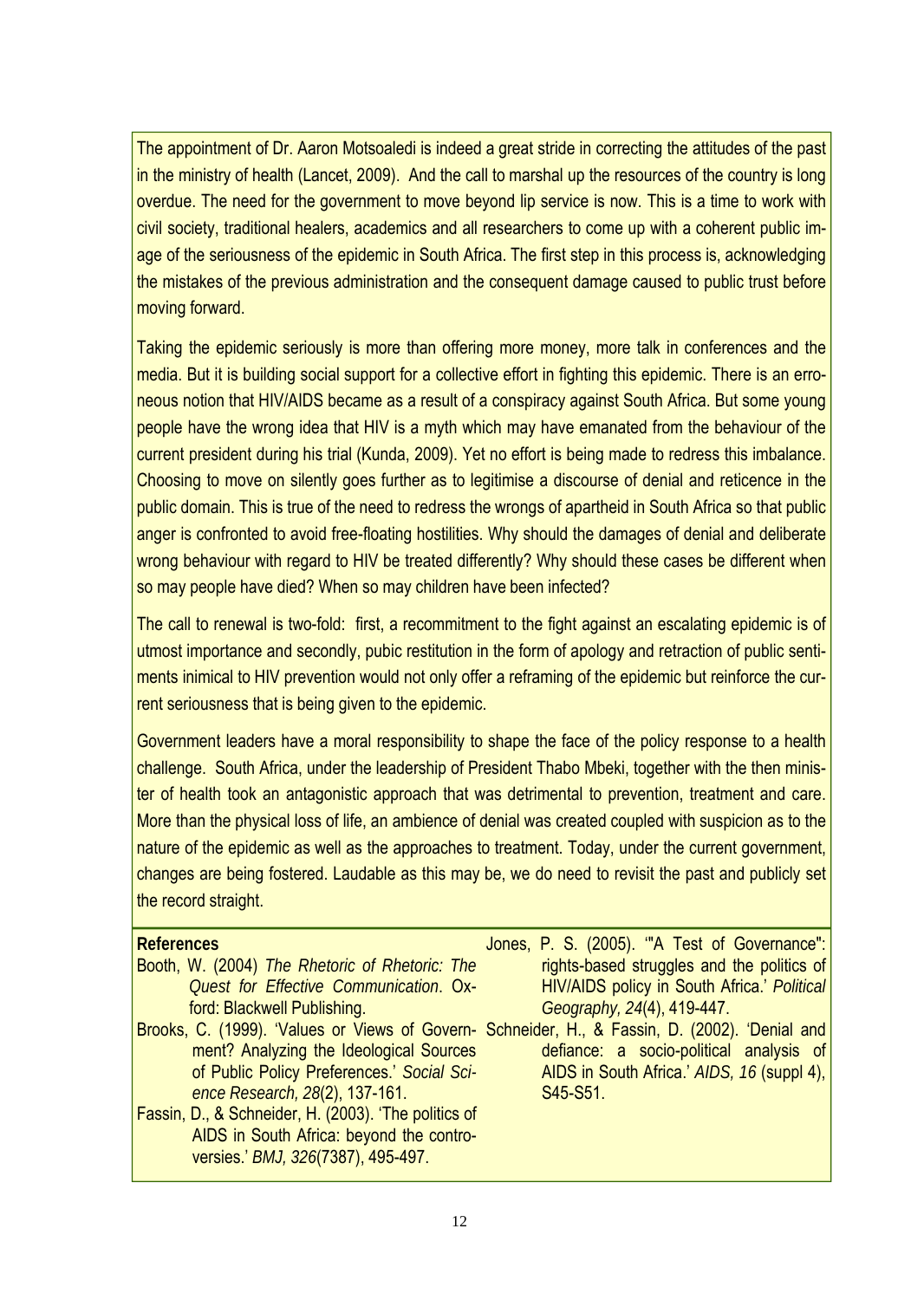#### *AIDS, Rhetoric, and the Silence of Lived experience: Reflections on the South African Epidemic*



(Paper presented at the African Rhetoric Roundtable discussion hosted by HEARD, UKZN. 6 July 2009)

Dr Warren Parker Public Health Communications Consultant Warren Parker and Associates

Over two Decades the South African HIV epidemic has grown from a small and fragmented pool of AIDS cases to one of the most severecountry level epidemics in the world. One in six people living with HIV globally, are living in South Africa.

Alongside this rapid trajectory of HIV infections, has been a growth in response accompanied by the investment of billions of rands and the unfolding of countless interventions that are shaped through rhetoric as appropriate, worthy, effective and impactful approaches.

In the context of this unfolding epidemic, what is it that we hold in frame as symbolic of the meaning of this crisis? Is it the Image of the tens of thousands of babies who have died through acquiring HIV in their earliest moments of their lives? Is it the mourning of their parents who themselves, are living with the virus? Is it the children who confront illness and death and who set aside grieving to fend for themselves and their siblings? Is it the lifting into the foreground, the dark secrets of child sexual abuse, or the vulnerability of the blind, deaf and otherwise marginalised who are more vulnerable than most? Is it the quiet darkness of rape? Is it the dim opportunity of survival that may be achieved through the exchange of sex for goods and favours? Is it the naïve pursuit of commodities glorified through globalised reification of what is necessary for life and that can be attained through the same pathways along which HIV travels? Is it the obviousness of the fact that it is overwhelmingly the poor and the marginalised that are most affected by this epidemic?

More than five million South Africans are living with HIV. Where are their voices? We know the truth already. They are markedly, and overwhelmingly silent. And we would be right to ask why?

#### **AIDS and Ideology**

The concept of ideology relates to the clustering of ideas in a way that allows particular notions to be generalised throughout society. Dominant ideologies provide coherence to societies, and are structured in such a way that their dominance is not readily contested or overwhelmed.

Ideology can be understood in a neutral way as a systematic and elaborated set of ideas with a relative coherence, or alternately, critically, as ideas that involve subjectivities that include contradictions and distortion. As Lull (2000: 13-14) observes: 'Organised thought is never innocent; it always serves a purpose. Ideologies are implicated by their origins, their institutional associations, and the purposes to which they are put. . . '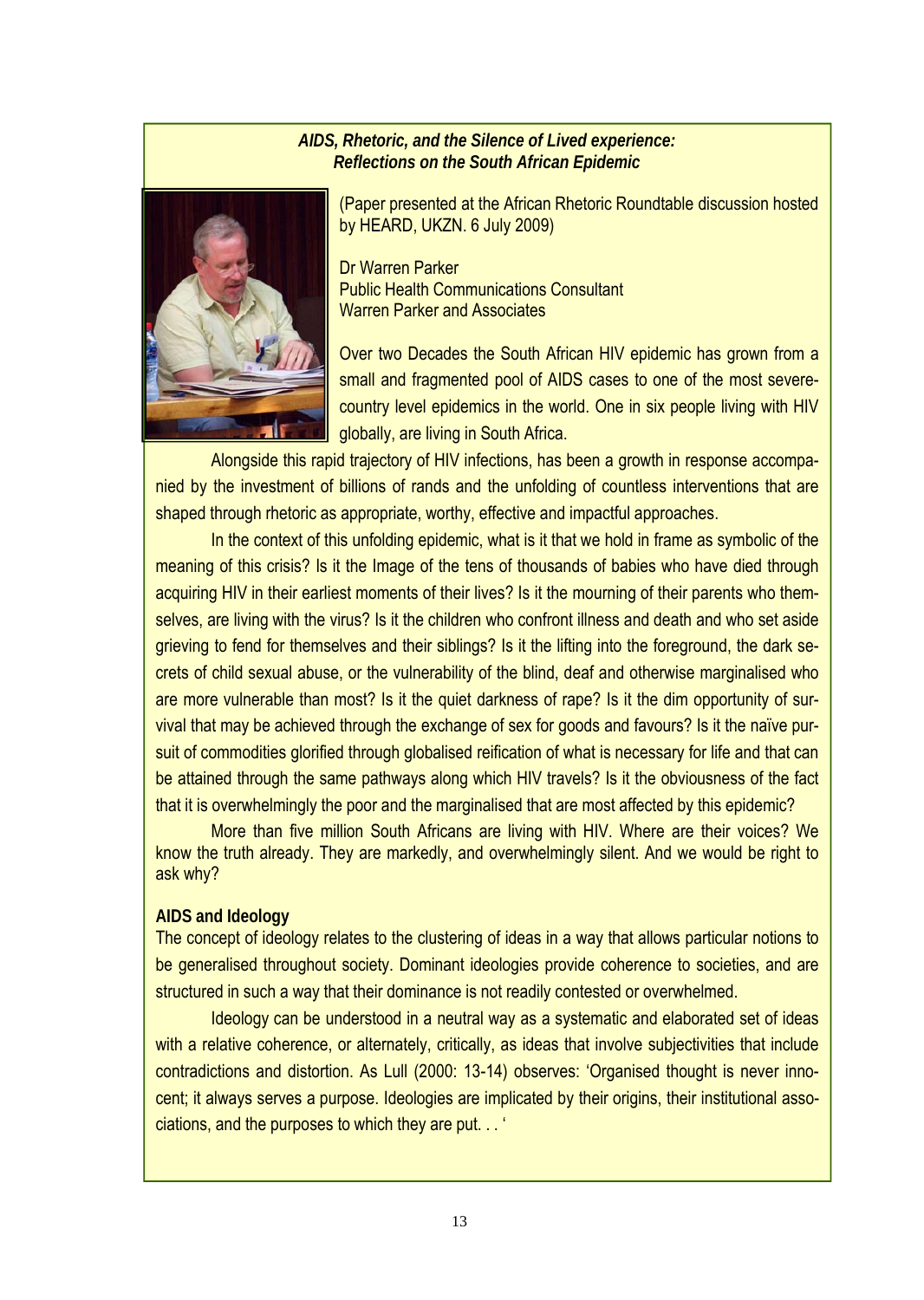While ideology usually relates to economic and structural aspects of society, and the classes and social formations linked to them, I use the concept as a means to understand the dominance of ideas in society in the context of the AIDS epidemic. This application of ideology relates to how organisations and interventions have structured and perpetuated particular ideas in order to achieve dominance, which in turn has benefits in terms of securing funding and other aspects of longer-term organisational survival. At the same time, these voices crowd out, at every turn, the experience of AIDS as it is lived by many in our society.

Social response to the AIDS epidemic includes mechanisms for simplifying and making coherent complex and rapidly changing material and social phenomena through discourses about the disease. Through processes of organising and articulating ideas about AIDS, particular interpretations are constructed. These constructions function ideologically in ways that give rise to dominance.

When we take stock of the fact that in South Africa, we are living in one of the most severe epidemics in the world, what is it that we see and from what do we create meaning? What we see probably has very little to do with the lived experience of the epidemic, because we are alienated from it. The points from which we leverage meaning are at best, symbols of the commodification of AIDS by dominant groups and organisations, or dominant ideas about how AIDS 'should' be understood'.

The starting point often, and I have used it here, are the statistics that provide some sense of scale of the epidemic. But these statistics are, at the same time, just numbers divorced from reality in such a way that it is impossible to imagine the singular units from which that are derived. Beyond this, is the commodification of AIDS through branding. The underlying organisation and the people in it are valorised as 'doing good' and together, worthy vessels for the flow of money and recognition, as if every intervention, every moment of response, should be symbolised by a name and an icon that should be remembered by all. In this construct of dominant imagination, the struggle against AIDS is being led in a rational, systematic and sustained way, and that every step is a step forward in progress. In this world, how could it not be so?

Yet why is it that we are so starkly failing to make progress? And why is it so seldom that we point to the naked emperor?

We might ask how particular ideas about AIDS have become dominant. On one level, they have developed with a view to making sense of the emerging epidemic. For example, through the use of research and other knowledge-related discourses, in the process of their simplification and reiteration, there are ideas that have come to constitute a common-sense framework of the epidemic. These have been further legitimated by statements emanating from elite individuals and organisations that frame the understanding of the disease, articulate contemporary knowledge, and direct policy and forward movement. This process of articulation is led by a wide range of international institutions including research bodies, United Nations governments and the like, as well as government, and other organisations, and it is through this process that a dominant world view (in the global sense), and the resultant common-sense, have been constituted around the epidemic. Because such knowledge emanates from seats of power, it is viewed as rational and trustworthy.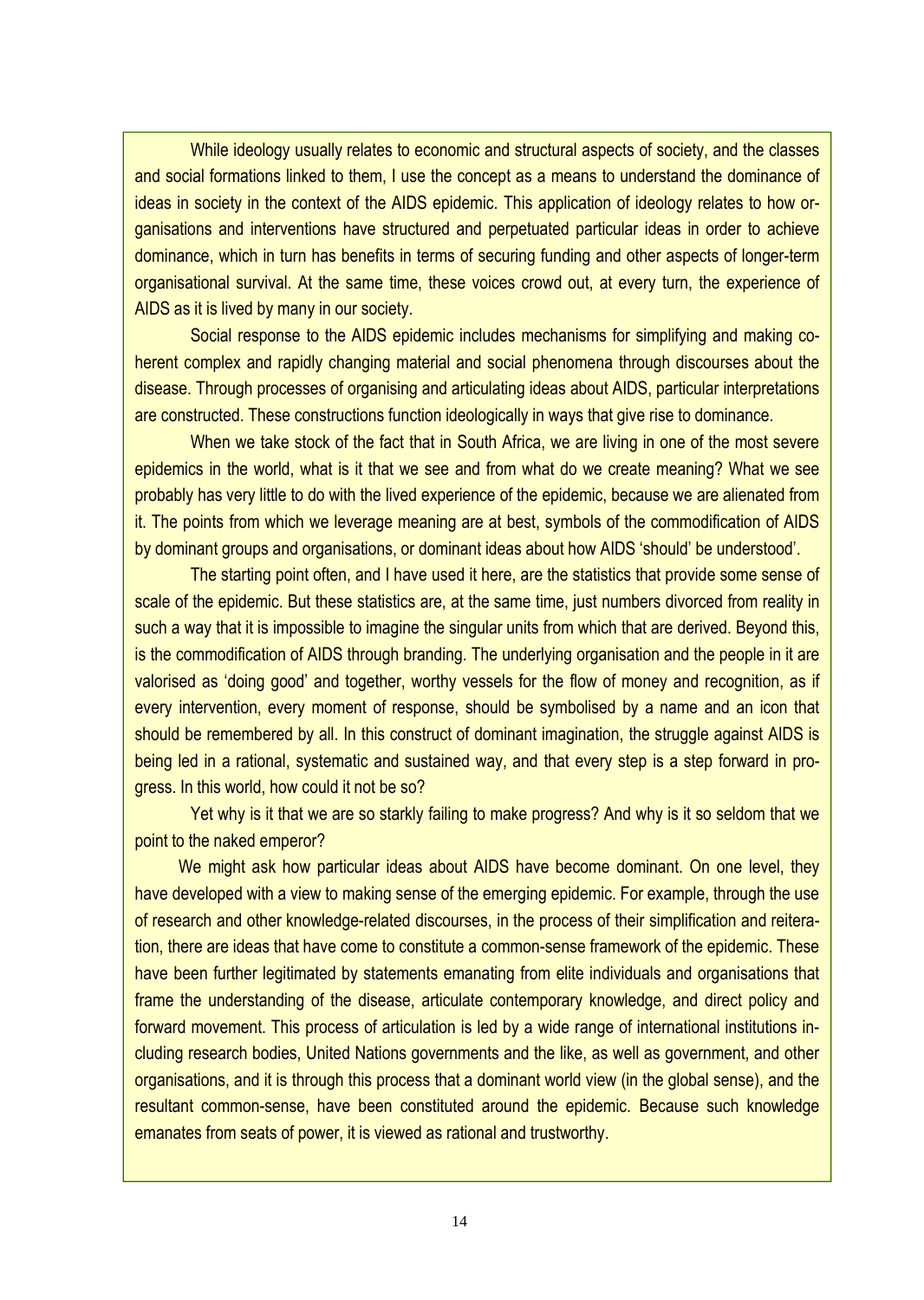There are contradictions:

- There are continuing global calls for massive investment in centralised and top-down interventions for HIV/AIDS. Yet, the earliest examples of successful HIV/AIDS intervention have been grassroots oriented, low-cost bottom-up locally organised activities, for example, the mobilisation of gay men in the US in the 1980s and amongst Ugandan communities in the late 1980s and early 1990s. (See Shilts 2000; Low Beer & Stoneburner, 2004a, 2004b)
- Much has been made of the need to focus on Antiretroviral Therapy (ART) for HIV. ARV programming is a long-term initiative, and whether or not ART programmes are in place tens of thousands of people are dying of AIDS. The provision of palliative care is a long established intervention for providing care and pain relief in chronic illness and end of life care, yet there is no concentrated global mobilisation around this humanitarian need (See Selwyn 2005).
- Large mining and industrial corporates are feted and championed as a product of their uptake and the implementation of ART programmes in the workplace, yet analyses and critiques of their role in a range of processes functional to HIV – notably labour migration and informal housing are muted (See Lurie 2003).
- Youth have been positioned as a driving force of the HIV epidemic as a product of sex between young people (see UNAIDS 2004), yet the role of adult to youth transmission and other factors that disempower young people and make them vulnerable to sexual exploitation are seldom articulated (See Gupta 2002).
- For more than a decade massive investment in research into microbicides as a means for HIV prevention among women have been positioned as a necessary pursuit to allow women to control 'prevention', yet what kind of control is it if the assumption is that they should remain in oppressive sexual relationships that perpetuate their vulnerability? (See Parker and Colvin 2005)

Such contradictions are often hidden, and even when articulated, their power is diminished through more powerful and dominant discourses. Why is critique so muted? Why has social theory not been integrated into our approach to understanding HIV/AIDS? Why have description and assertion of what we need to do which have always been led by the powerful, dominated over any attempts at critical analysis? Or indeed, why are those who experience AIDS directly so seldom heard?

All AIDS interventions require resources for their activities to be sustained, and larger national and international level programmes are often resource intensive. Similarly, at most levels of intervention, a competition exists between programmes and groups to secure acceptance of their activities, and in some cases there is a strong emphasis on expansion and dominance within the broad response to the epidemic. The direction towards dominance whether formal or informal, overt or covert, involves ideological dimensions – specifically it involves the public sphere of the ideas that constitute a given programme or intervention through discourses that are oriented towards dominance. Ideology thus intersects with discourse processes.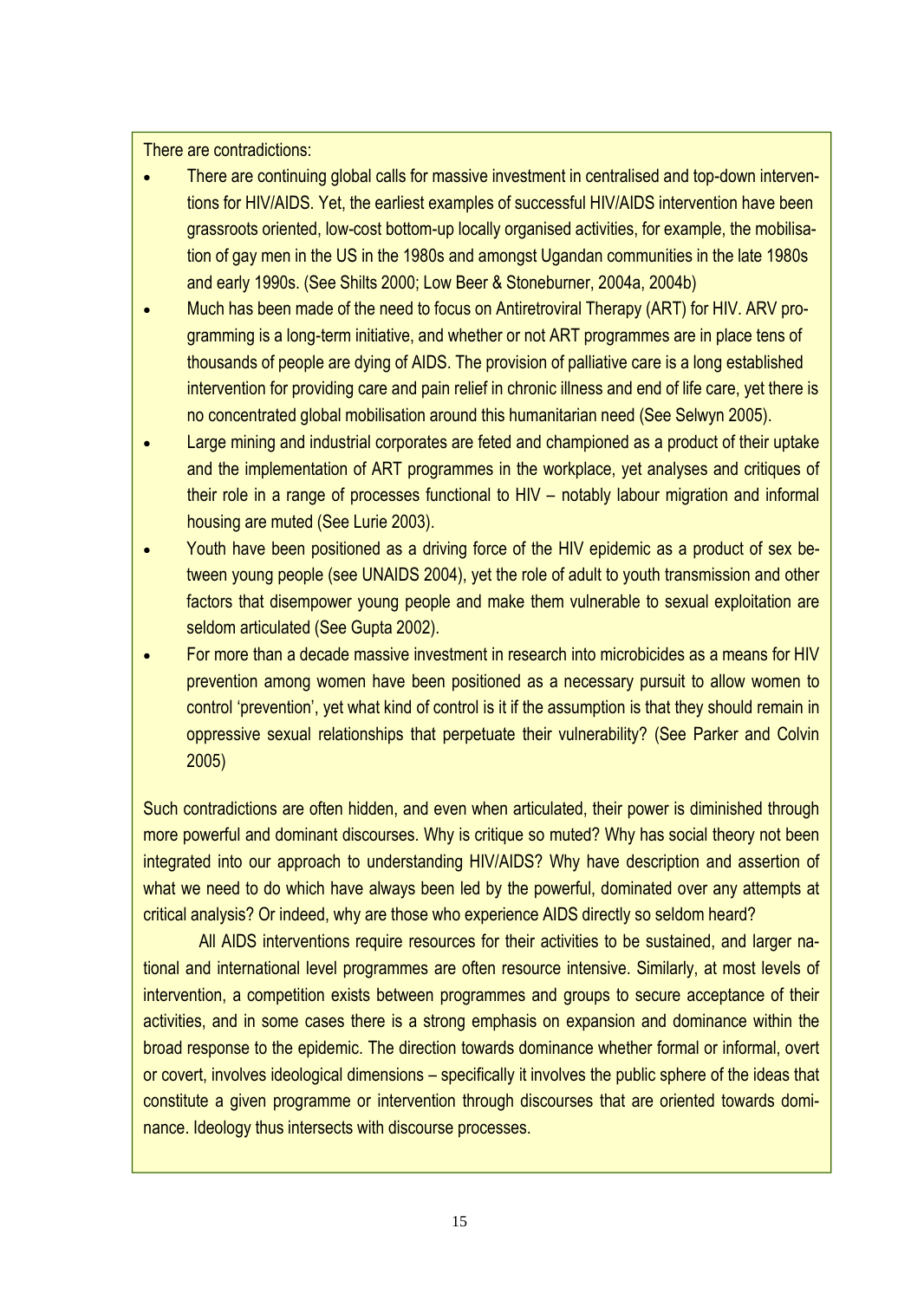HIV/AIDS work carries with it a sense of social purpose that is interconnected with moral purpose, of contributing positively to society, and as a result AIDS programmes, related foundations and donors are assumed to be functioning primarily with social good in mind. This makes AIDS programmes and ideas around AIDS less susceptible to critique.

In addition, what sets some approaches apart is an intensive concerted direction towards securing competitive advantage through employing a range of strategies that are intrinsically ideological. These processes are situated both within and beyond discourse, extending to a complex arrangement of alliances, partnerships and structural relations that intersect with access to communicative power.

Low cost community-based approaches to addressing HIV/AIDS have been marginalised in favour of high cost centralised top-down interventions because the former lack communicative power. In the sense, it is those who are most affected by the epidemic who are singularly lacking in communicative power.

The contemporary environment of HIV/AIDS is one of consolidating dominance of particular strategies, policies and interventions, and the concretisation of these through investment. The HIV/ AIDS discourse environment fosters largely uncritical perspectives of dominant ideas in spite of contradictions.

In the context of our lived experience in a contemporary epidemic, we need to reassert the role of critical analysis, of theoretical perspectives informing action and of critical debate, and a reshaping of understanding that draws directly from the spaces and places where AIDS occurs. In short, we need a new rhetoric for HIV/AIDS.

**References**

Crimp, D. (1990) *AIDS Demo Graphics*. New York: Bay Press.

- Gupta, G. R. (2002) 'Cross-Generational and Transactional Sex: A Public Health Crisis and A Moral Dilemma.' Keynote Address, *Innovations for adolescent Girls and HIV/AIDS: Addressing Cross-Generational and Transactional Relations*. ICRW & PSI.
- Low Beer, D. and Stoneburner R. L. (2004a) *Behaviour and Communication Change in Reducing HIV: Is Uganda Unique?* Johannesburg: CADRE.
- Low Beer, D. and Stoneburner R. L. (2004b) 'AIDS Communication Thorugh Social Networks: Catalyst for Behaviour Changes in Uganda.' *African Journal of AIDS Research* 3 (1) 1-13.
- Lull, J. (2000) *Media, Communication, Culture: A Global Approach*. New York: Columbia University Press.
- Selwyn, P. A. (2005) 'Why should we care about palliative care for AIDS in the era of Antiretroviral therapy?' *Sexually Transmitted Infections* 81: 2-3.
- Lurie, M., William, B., Zuma, K., Mkaya-Mwamburi, D., Garnett, G. P., Sturm, A. W., Sweat, M. D., Gittelsohn, J. & Abdool Karim, S. S. (2003) 'The Impact of migration on HIV-1 transmission: a study of migrant and non-migrant and their partners.' *Sexually Transmitted Diseases* 40 (2): 149-156.
- Parker, W. (2005) 'Ideology, discourse and dominance in the AIDS Era.' Glocal Times 4 http:// www.glocaltimes.k3.mah.se/viewarticle.aspx?articleID=62&issueID=6
- Parker, W. & Colvin, M. (2007) 'Microbicides: Nice Idea, but what are we doing for women now?' 3<sup>rd</sup> South African HIV/AIDS Conference, Durban. A267.

UNAIDS (2004) '2004 Report on the Global AIDS Epidemic.' Geneva: UNAIDS.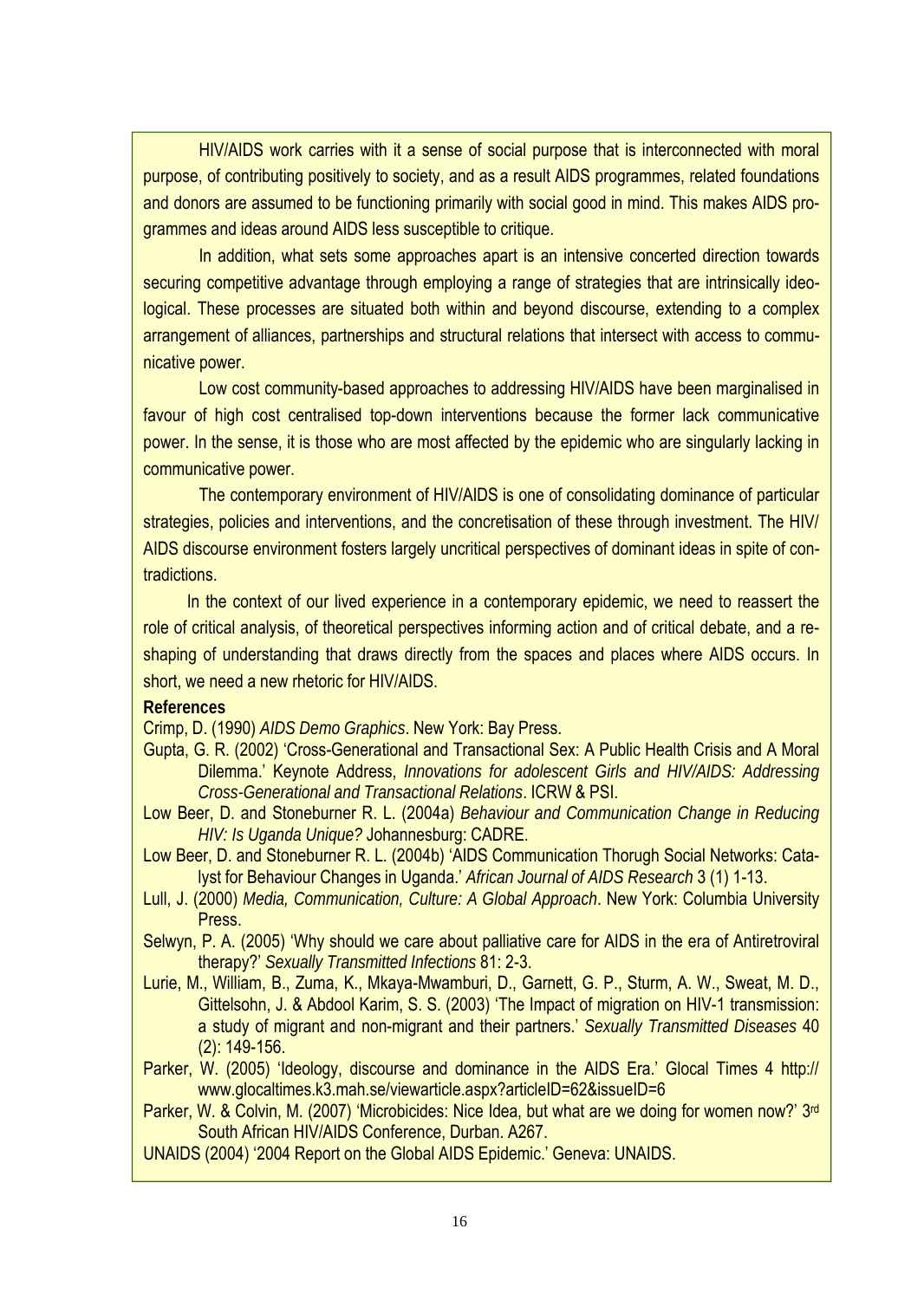#### **A UNIQUE PARTNERSHIP BIOMEDICINE AND TRADITIONAL MEDICINE ON HIV & AIDS**



Professor Nceba Gqaleni, Chair, Indigenous Health Care Systems, Department of Occupational and Environmental Health, Nelson R. Mandela School of Medicine, University of KwaZulu-Natal

The HIV/AIDS epidemic has affected negatively the stability and integrity of families and communities across the globe. The disease has in many places exacerbated the impact of poverty on households, and placed undue and early burden of household management on children and young adults. Numerous children have been orphaned and in some cases, formerly flourishing settlements have completely been destroyed.

Africa has been worst hit by the AIDS epidemic. There is of course higher concentration of these states in Southern and Eastern parts of Africa and some parts of West Africa. In Southern Africa,

culture has been seen as catalyst to the wild spread of the disease which has led to some countries been labelled as 'red' or AIDS states. While we sometime view culture as the harbinger of bad or evil things, with the right resources and strategy, culture can be used to arrest whatever pollution that has been injected into it.

The recognition of the impact of AIDS on and decimation of African communities has led to interventions from various quarters: government, NGOs, Institutional intervention and research oriented programmes. At the University of KwaZulu-Natal, there is an emerging project that seeks to harness the potency of the intricate balance between traditional medicine and biomedicine. This project not only relies on the involvement of bio-medical fraternity, but



also the traditional healers, *sangomas*, who are considered to be custodians of culture.

The recognition of the impact of AIDS on and decimation of African communities has led to interventions from various quarters: government, NGOs, Institutional intervention and research oriented programmes. At the University of KwaZulu-Natal, there is an emerging project that seeks to harness the potency of the intricate balance between traditional medicine and biomedicine. This project not only relies on the involvement of bio-medical fraternity, but also the traditional healers, *sangomas*, who are considered to be custodians of culture.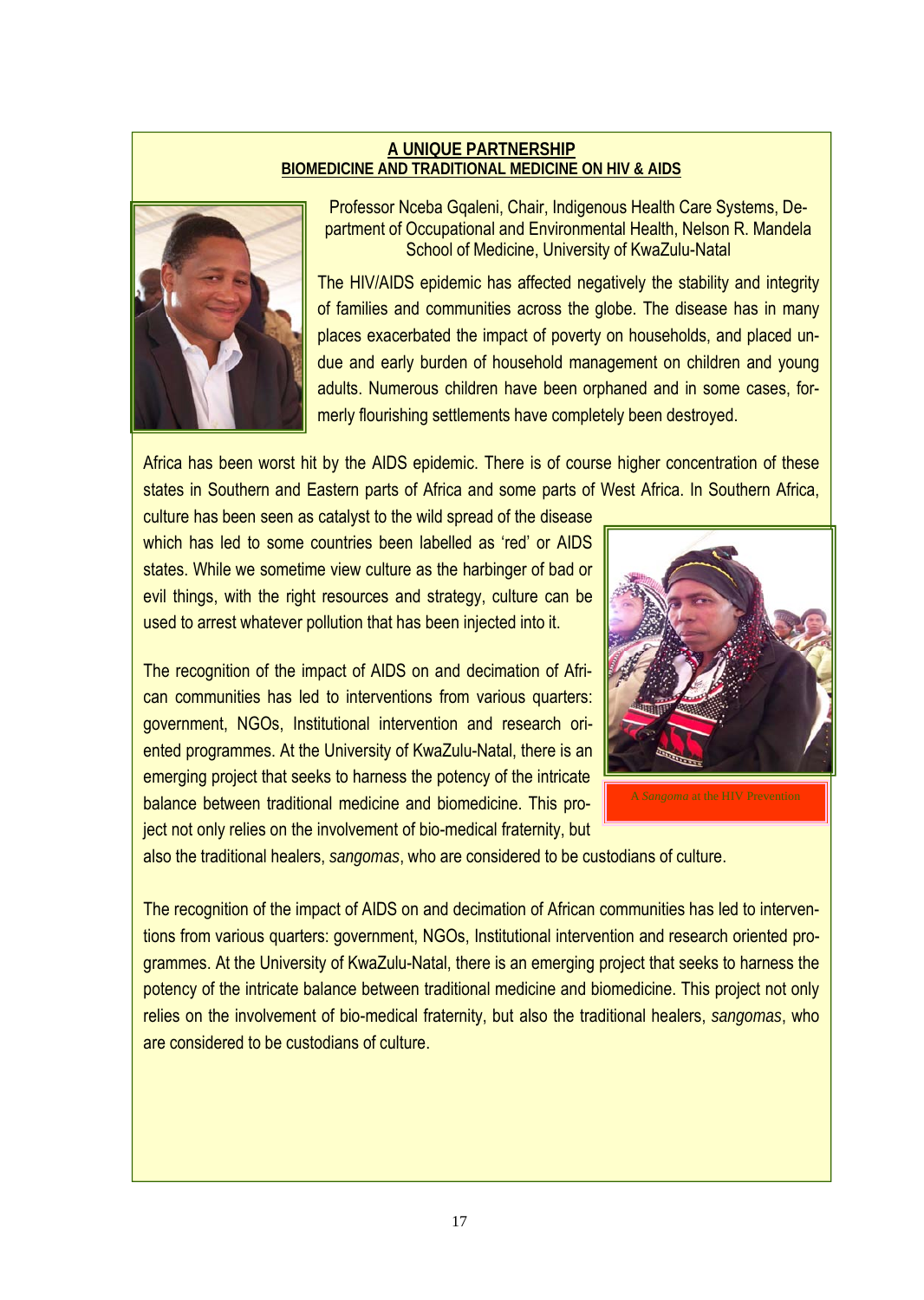At the core of successful implementation of any strategy, communication and advocacy become crucial. These indeed require careful strategic planning and tooling that ensure maximum coverage and high impact. Critical engagement is required in creating awareness on prevention, treatment, care and support services and in minimising the impact of HIV and AIDS. There is also a need for communication between the communities, programme planners, implementers and a culture of building on the community knowledge and their inherent ways of managing epidemics, and in this case, HIV and AIDS. Information need not only be disseminated, but also discussed, debated and geared toward behavioural change.

The aim of the project is to create an enabling environment where Biomedical and Indigenous Practitioners can critically engage with each other as a team in mitigating the impact of HIV and AIDS through promotion of the preventative ABC creed (A) abstinence (B) Be Faithful (C) Condomize.

The objective of the project is summed up in the integration of traditional healing and western medicine in managing the AIDS epidemic. Moreover, the social, economic and cultural context of AIDS, and the sexual moral values of the local communities will be critically engaged with in an attempt to foster a system whereby traditional healers directly influence policy and programmes on HIV/AIDS. This approach does not subvert the already mainstreamed VCT and established antiretroviral therapies.

#### **Multimedia and Traditional AIDS Prevention Campaigns**

The project has developed multi-media tools aimed at communicating prevention messages to increase its reach. These include an integrated series of programming which can be configured for delivery across several media such as MMS.

Messaging is designed to capture the interest of users and is shared virally. Messages can be uploaded or sent on to 3 (industry average 3-5%) or more users over time. Recipients are normally encouraged further to post the massages. It is reasonable to assume a potential audience of 100,000 plus users over the course of the campaign. Since delivery is subscription based, it is possible to determine from the database the number of original users.

- 1. The distribution network of MMS includes:
- 2. UKZN Mobile Server & Home Page
- 3. UKZN College Home Page
- 4. Celebrity (DJ's) Databases
- 5. Confederations Cup Public Viewings
- 6. THP Associations
- 7. Healers who have completed the training programme
- 8. Stream video messaging to department's website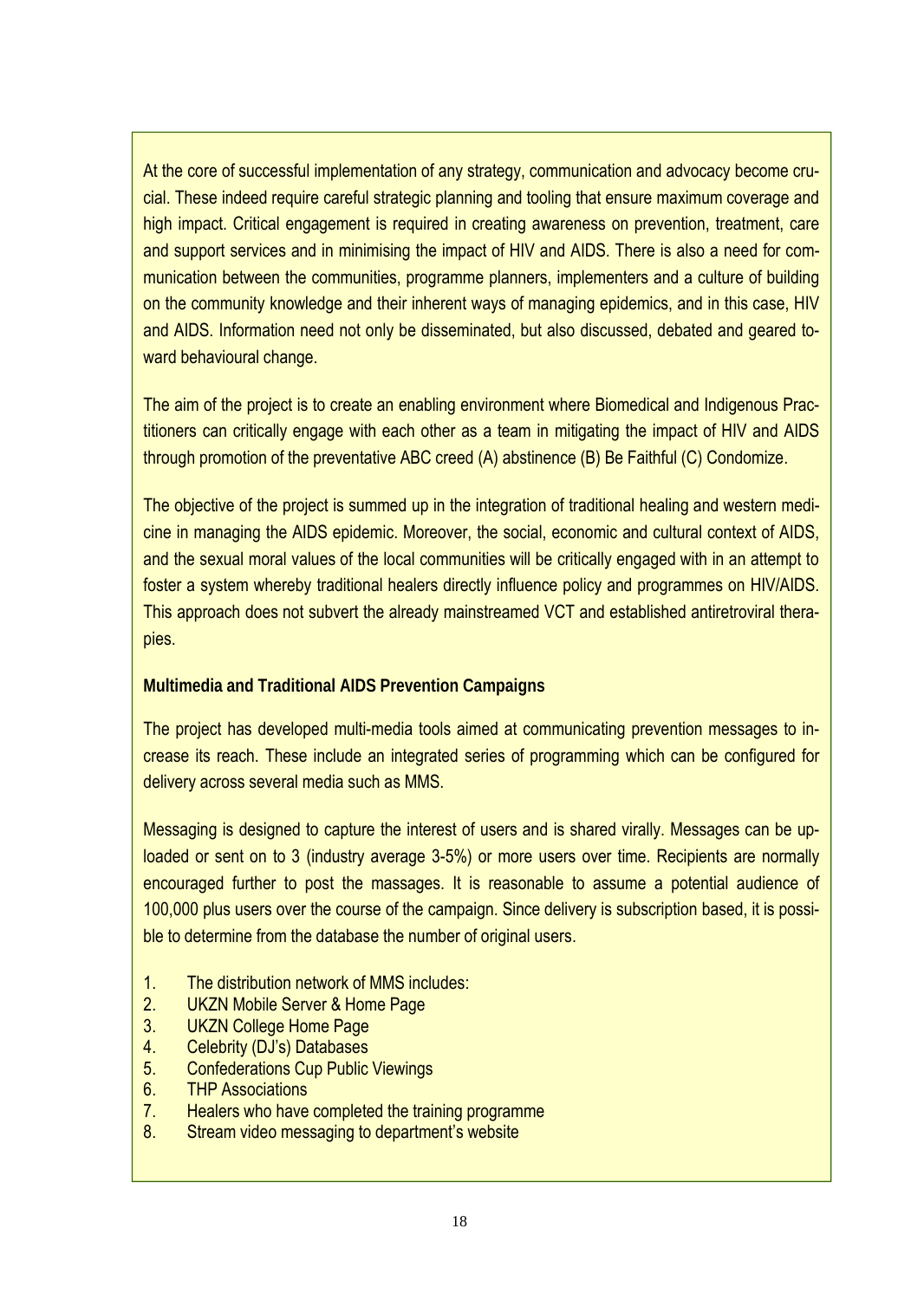Messages are distributed via Bluetooth facility and they can also be viewed at public places, for example, restaurants, hospitals, taxi ranks, stadia, etc. In the future, these messages will be sent to healers for onward distribution to patients.

Plans are on the way to collaborate with two major radio stations. Agreements have been reached for the message to be integrated to talk show programming on UKHOZI FM, 'Siphilisa Ithemba' and Gagaza FM, 'Youth Show'. The collaboration is intended to broaden the coverage of the project.

#### **TV PSA (Public Service Announcement)**

The project has formed partnership with KZN Provincial 2010 World Cup, and the committee has agreed to air all our multi-media prevention messages in all public viewing during the world cup. They have also committed to produce with us the TV ad/PSA which will be aired in all SABC channels

#### **Ambassadors**

The project has patrons/ambassadors to help with the campaign: Ihhashi Elimhlophe, Busi Mhlongo, Macbeth Subway, Zulu Boy, Robert Marawa, and Bolus Nzimande.

**Launch of the Multi-Media Messaging Campaign (MMS):** The launch took place during the month of June 2009, hosted by the University of KZN (Nelson R Mandela). Core focus will be to drive exposure about the community Outreach/Public Campaign on radio newspapers. There was a Presentation for 2 Hours at Impala Boardroom within the University of KwaZulu Natal, Durban.

#### **HIV and AIDS Prevention Awareness Campaigns in 3 Districts**

On the 25<sup>th</sup> of July the first Public awareness campaign was undertaken in the uMgungundlovu District and was attended by 9786 people. In attendance were representatives of relevant municipalities, who work in collaboration with the germane government departments such as health and Social Development, and all the community structures including local and traditional leadership. The campaign has also facilitated treatment of other illnesses other than HIV/AIDS.

The following are the figures generated from the various activities undertaken:

#### **Screening Statistics:**

| The screen facilities were available and the following number of people accessed the services: |     |  |  |
|------------------------------------------------------------------------------------------------|-----|--|--|
| Number of people screened for Blood Pressure                                                   | 109 |  |  |
| Number of people screened for Blood Sugar Level:                                               | 89  |  |  |
| <b>Reading Glasses Issued:</b>                                                                 | 85  |  |  |
| <b>Referral to the Hospital:</b>                                                               | 21  |  |  |
| Number of clients screened for eyes:                                                           | 200 |  |  |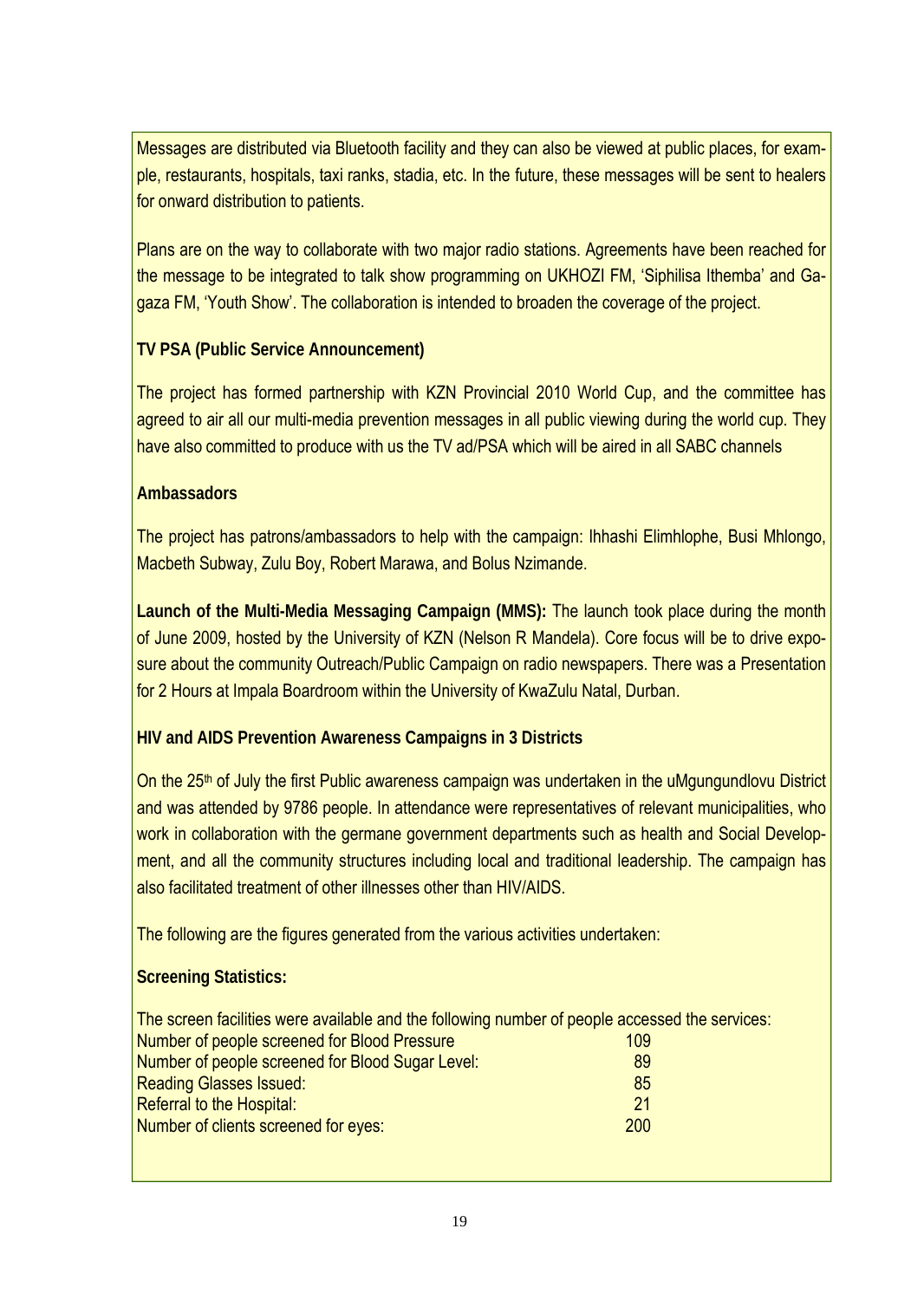| <b>VCT</b>                      |    |  |
|---------------------------------|----|--|
| <b>Clients counselled:</b>      | 44 |  |
| Clients tested negative:        | 38 |  |
| <b>Clients tested positive:</b> |    |  |

The next series of public campaign will take place in iLembe District 2010, preparations are currently underway and all relevant stakeholders have been recruited. The third and final campaign will be taking place in Ethekwini District. Provisional date is February 2010. This Project is mainly funded by PEPFAR.

#### **Africa's Future Up to Africans**

Mr Barak Obama, President of the United States of America



#### **Introduction**

Presidential leadership under democracy lends itself to constant performance of rhetoric. Democracy by nature is rhetorically driven, through incessant persuasions and deliberations. While the rhetorical president articulates his vision, plans and defence of his action through the use of rhetoric, the civil society on the other hand uses the same mechanism to seek social justice and equity. This logocentric ('word based') form of democratic interaction is

what differentiates democracy from other forms of government which encourages the use and abuse of violence.

Since attaining one of the most powerful offices in the world today, Barak Obama has undoubtedly proved that rhetorical leadership is possible, and potentially offers meaningful solution to problems that democracy faces, especially in Africa where in most cases, it is still at an experimental stage.

Obama's second speech presentation on the African continent, to the joint sitting of the Ghanaian Parliament on 11 July 2009, deals with some of the key issues to which African leaders need to pay serious attention, namely, democracy (18-26), opportunities particularly for young Africans (27-34), health (35-40) and peace and conflict on the continent (40-48). The speech is valuable particularly for the Africa project because of its resonance with the rhetoric of responsibility (17). Obama's rhetoric in Ghana is a practical demonstration of the sociological function of rhetoric: rhetoric of responsibility is about impacting lives and restoring people's dignity (17, 34). Robert Paine (1981) has argued that rhetoric can achieve its sociological function only if the audience is assured that the orator is genuinely addressing its interest. Obama's balancing act in this speech can be seen in his appeal to politics of friendship based on mutual interest and commitment (1, 4, 5, 27, 32, 46, 53). Theory perhaps is one thing, practice another.

Obama's speech in Ghana rests on his strong *ethos*: his identification with the African continent (8) and positioning as the president of the United States of America, ('in my country', 50). This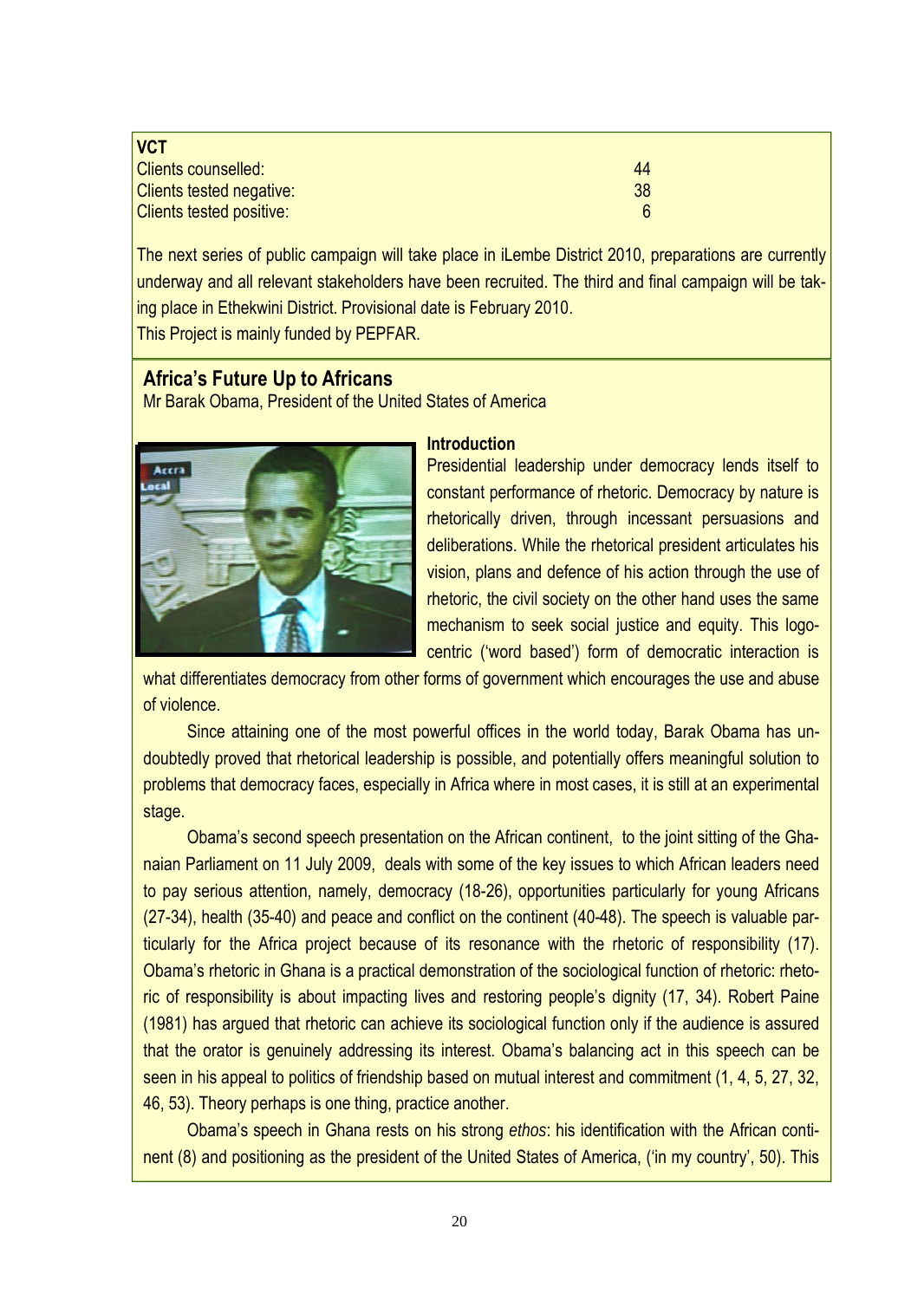ethical appeal, in a rhetorical sense, lends a symbolic meaning not only of ownership to Africa's problem but also a keen interest in seeing the problems solved. One cannot be remiss, however, to suggest that Obama would undertake any or all of Africa's problems, as he articulates in two strategic sections of the speech: 'Africa's future belongs to Africans' (4, 48). It would seem that African leaders will have to create a platform for further engagement with the United States of America in ways that foster mutual respect and progress for both the continent and United States of America. Perhaps the seriousness of this speech to both the government of the United States of America and leaders of African countries can be captured in his own maxim, in the speech delivered in Prague on 12 April 2009, 'words must mean something.'

Below is the transcript of the actual speech delivered by President Barak Obama to the joint session of the Ghanaian Parliament: July 11, 2009.

strong and I am proud that this is my first visit to human rights for people everywhere. sub-Saharan Africa as President of the United States of America.

President, Justices; thanks to all of you for your about today. extraordinary hospitality and the wonderful institutions that you've built here in Ghana.

3. I am speaking to you at the end of a long trip. I began in Russia, for a Summit between two great 7. I say this knowing full well the tragic past that powers. I traveled to Italy, for a meeting of the has sometimes haunted this part of the world. Afworld's leading economies. And I have come here, ter all, I have the blood of Africa within me, to Ghana, for a simple reason: the 21st century [applause] and my family's own story encomwill be shaped by what happens not just in Rome passes both the tragedies and triumphs of the or Moscow or Washington, but by what happens larger African story.in Accra as well. [applause]

1. Good afternoon everybody! It is a great honor 4. This is the simple truth of a time when the for me to be in Accra, and to speak to the repre- boundaries between people are overwhelmed by sentatives of the people of Ghana. I am deeply our connections. Your prosperity can expand grateful for the welcome that I've received, as are America's prosperity. Your health and security can Michelle, Malia, and Sasha Obama. Ghana's his-contribute to the world's health and security. And tory is rich, the ties between our two countries are the strength of your democracy can help advance

2. I want to thank Madam Speaker and all the mental part of our interconnected world –– as members of the House of Representatives for partners with America on behalf of the future that hosting us today. I want to thank President Mills we want for all our children. That partnership must for his outstanding leadership. The former Presi-be grounded in mutual responsibility and mutual dent, Jerry Rawlings, former President Kufor, Vice respect. And that is what I want to speak with you 5. So I do not see the countries and peoples of Africa as a world apart. I see Africa as a funda-

> 6. We must start from the simple premise that Africa's future is up to Africans.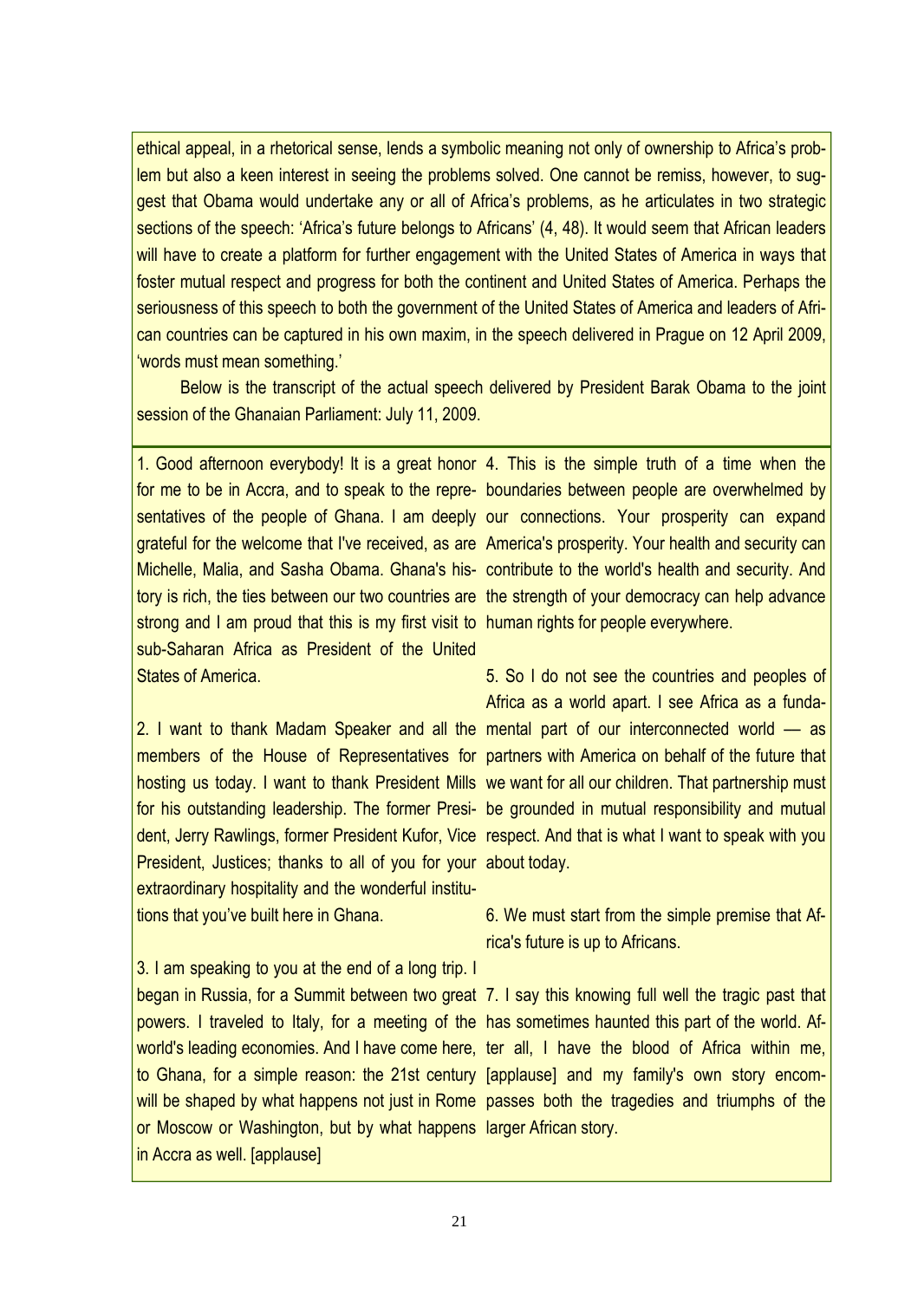him "boy" for much of his life. He was on the pe-of life for far too many. year after year.

own father's generation were giving birth to new shown impressive rates of growth. ways and history was on the move.

many parts of Africa - we also know that much of one's own. that promise has yet to be fulfilled. Countries like 14. So I believe that this moment is just as promisway to cynicism, even despair.

for these problems on others. Yes, a colonial map the people you represent. It will be the young peothat made little sense helped to breed conflict, and ple - brimming with talent and energy and hope the West has often approached Africa as a patron, who can claim the future that so many in my faor source of resources rather than a partner. But ther's generation never realised.the West is not responsible for the destruction of the Zimbabwean economy over the last decade or wars in which children are enlisted as combatants. In my father's life, it was partly tribalism and pa-

8. Some of you know my grandfather was a cook tronage and nepotism in an independent Kenya for the British in Kenya, and though he was a re- that for a long stretch derailed his career, and we spected elder in his village, his employers called know that this kind of corruption is still a daily fact

riphery of Kenya's liberation struggles, but he was 12. Now we know that's also not the whole story. still imprisoned briefly during repressive times. In Here in Ghana, you show us a face of Africa that his life, colonialism wasn't simply the creation of is too often overlooked by a world that sees only unnatural borders or unfair terms of trade - it was tragedy or the need for charity. The people of something experienced personally, day after day, Ghana have worked hard to put democracy on a 9. My father grew up herding goats in a tiny vil-power even in the wake of closely contested eleclage, an impossible distance away from the Ameri- tions. [applause] And for that I say that the minorcan universities where he would come to get an ity deserves as much credit as the majority education. He came of age at a moment extraordi-[applause] And, with improved governance and an nary of promise for Africa. The struggles of his emerging civil society, Ghana's economy has firmer footing, with repeated peaceful transfers of

nations, beginning right here in Ghana. Africans 13. This progress may lack the drama of the 20th were educating and asserting themselves in new century's liberation struggles, but make no mis-10. But despite the progress that has been made as it is important to emerge from the control of — and there has been considerable progress in another nation, it is even more important to build take: it will ultimately be more significant. For just

Kenya, had a per capita economy larger than ing for Ghana - and for Africa — as the moment South Korea's when I was born, they have badly when my father came of age and new nations been outpaced. Disease and conflict have rav-were being born. This is a new moment of great aged parts of the African continent. In many promise. Only this time, we have learned that it places, the hope of my father's generation gave will not be giants like Nkrumah and Kenyatta who 11. It is easy to point fingers, and to pin the blame - the men and women in Ghana's Parliament, and will determine Africa's future. Instead, it will be you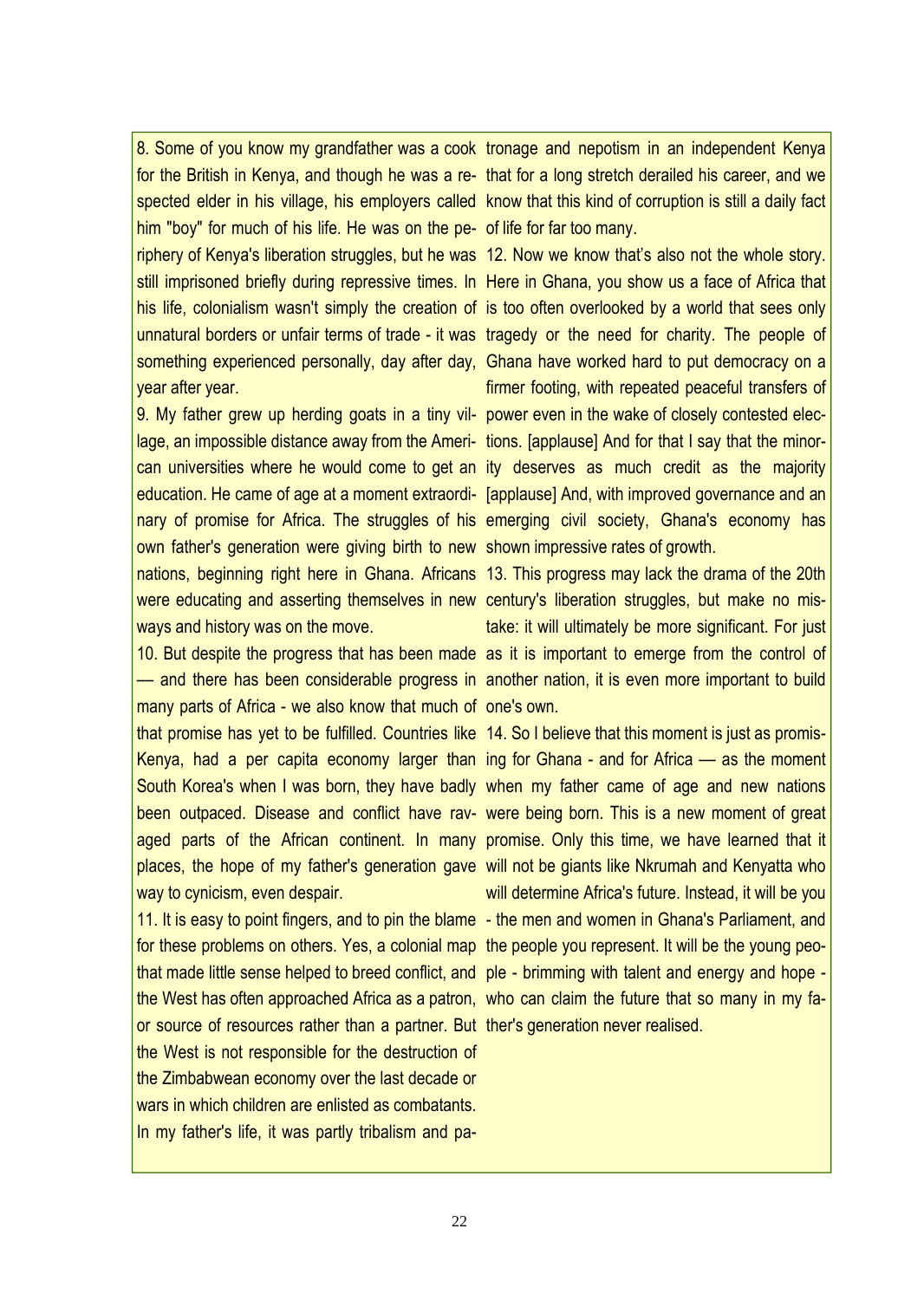be met by Africans.

16. As for America and the West, our commitment even if occasionally you sprinkle election in there. are partners in building the capacity for transfor-what matters in peoples' everyday lives. mational change. [applause]

17. This mutual responsibility must be the founda- stitutional rule over autocracy, and shown a detion of our partnership. And today, I will focus on mocratic spirit that allows the energy of your peoconflict.

democratic governments.

more successful than governments that do not.

wealth if its leaders exploit the economy to enrich country voted in the recent election– the fourth

15. To realize that promise, we must first recog-themselves, or if police can be bought off by drug nize a fundamental truth that you have given life to traffickers. No business wants to invest in a place in Ghana: development depends upon good gov- where the government skims 20 percent off the ernance. [hail] That is the ingredient which has top, or the head of the Port Authority is corrupt. No been missing in far too many places, for far too person wants to live in a society where the rule of long. That is the change that can unlock Africa's law gives way to the rule of brutality and bribery. potential. And that is a responsibility that can only That is not democracy. That is tyranny. And, now must be measured by more than just the dollars 21. In the 21st century, capable, reliable and we spend. I have pledged substantial increases in transparent institutions are the key to success our foreign assistance, which is in Africa's interest strong parliaments and honest police forces; indeand America's interest. But the true sign of suc-pendent judges and independent press; a vibrant cess is not whether we are a source of perpetual private sector and civil society. Those are the aid that helps people scrape by - it is whether we things that give life to democracy, because that is is the time for that style of governance to end,

four areas that are critical to the future of Africa ple to break through. We see that in leaders who and the entire developing world: democracy, op-accept defeat graciously,(the fact that President portunity, health, and the peaceful resolution of Mills was standing beside him [opposition leader] 18. First, we must support strong and sustainable spoke volumes about Ghana) and victors who 19. As I said in Cairo, each nation gives life to de-in unfair ways. We see that spirit in courageous mocracy in its own way, and in line with its own journalists like Anas Aremeyaw Anas, who risked traditions. But history offers a clear verdict: gov- his life to report the truth. We see it in police like ernments that respect the will of their own people Patience Quaye, who helped prosecute the first that govern by consensus, and not coercion; they human trafficker in Ghana. We see it in the young are more prosperous, they are more stable, and people who are speaking up against patronage, 22. Time and again, Ghanaians have chosen Conlast night to greet me when I came off the plane resist calls to wield power against the opposition and participating in the political process.

20. This is about more than holding elections — 23. Across Africa, we have seen countless examit's also about what happens between elections. ples of people taking control of their destiny, and Repression can take many forms, and too many making change from the bottom up. We saw in nations, even though they've gone to elections, Kenya, where civil society and business came are plagued by problems that condemn their peo-together to stop post election violence. We saw it ple to poverty. No country is going to create in South Africa, where over three quarters of the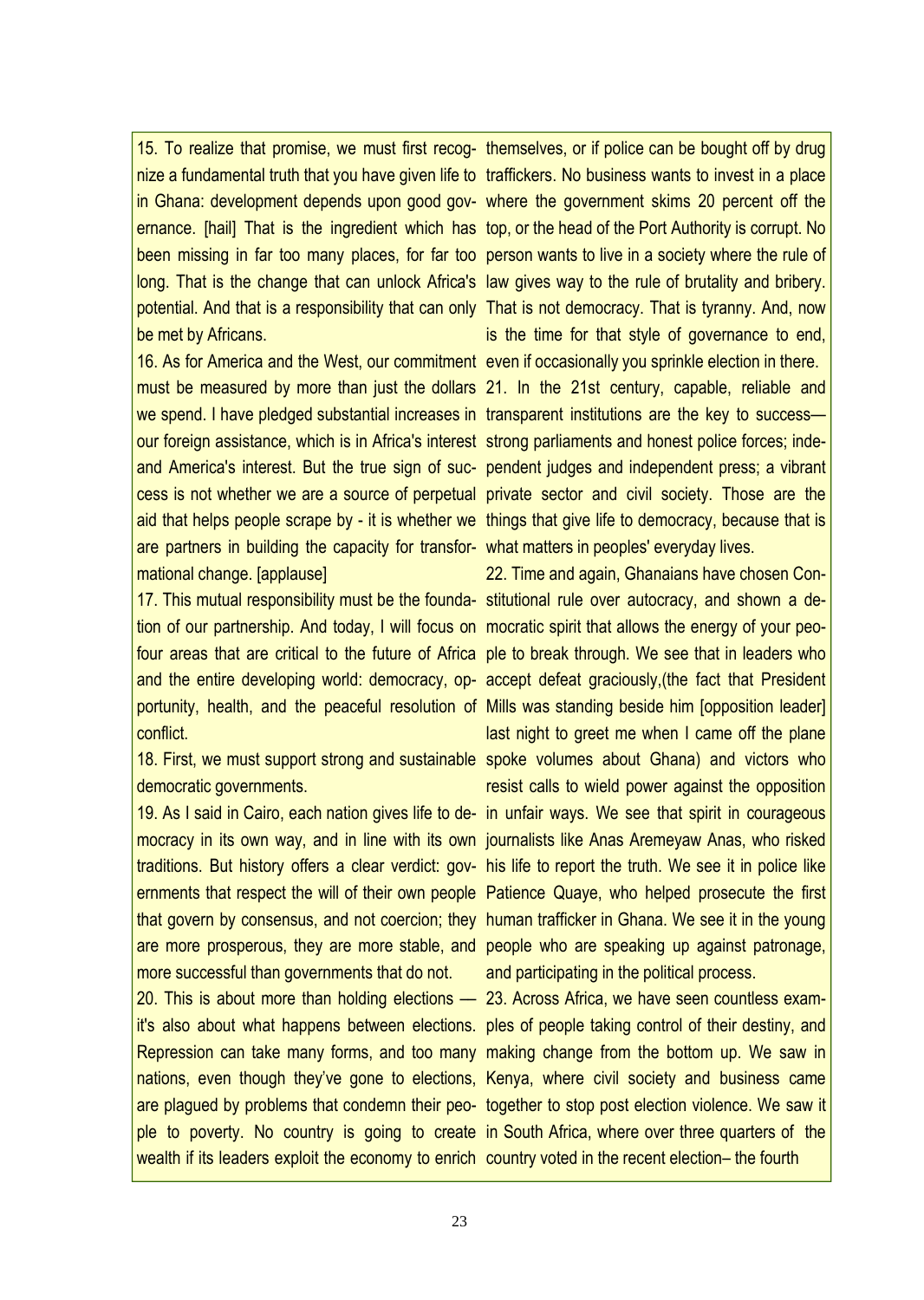ple that a person's vote is their sacred right.

coups or change Constitutions to stay in power. Africans have shown the capacity and commitstrong institutions.

sential truth of democracy is that each nation de-few, and leaves people too vulnerable to downtermines its own destiny. What America will do is turns. strengthening hotlines, and protecting whistle-sized businesses that create jobs. ity.

tion in our Human Rights reports. People every- the hands of those who need it, while training peoactly what America will do.

vides opportunity for more people.

28. With better governance, I have no doubt that you export food to other countries. You can do Africa holds the promise of a broader base for that.prosperity. We have witnessed the extraordinary

since the end of Apartheid. We saw it in Zim-successes of Africans in my country. They are babwe, where the Election Support Network doing very well. They've got the entrepreneurial braved brutal repression to stand up for the princi- spirit. The question is how do we make sure that 24. Make no mistake: history is on the side of The continent is rich in natural resources. And these brave Africans, and not with those who use from cell phone entrepreneurs to small farmers, [hail] Africa doesn't need strongmen, it needs ment to create their own opportunities. But old 25. Now, America will not seek to impose any sys- modities — or on a single export — has the tentem of government on any other nation — the es- dency to concentrate wealth in the hands of the they are succeeding here in their own country. habits must also be broken. Dependence on com-

increase assistance for responsible individuals 29. So, in Ghana, for instance, oil brings great and responsible institutions, with a focus on sup-opportunities, and you have been responsible in porting good governance — on parliaments, preparing for new revenue. But as so many Ghawhich check abuses of power and ensure that naians know, oil cannot simply become the new opposition voices are heard; on the rule of law, cocoa. From South Korea to Singapore, history which ensures the equal administration of justice; shows that countries thrive when they invest in on civic participation, so that young people get people and their infrastructure; when they promote involved; and on concrete solutions to corruption multiple export industries, develop a skilled worklike forensic accounting, automating services, force, and create space for small and medium-

blowers to advance transparency and accountabil-30. As Africans reach for this promise, America 26. As we provide this support, I have directed my cutting costs that go to Western consultants and Administration to give greater attention to corrup- administration, we want to put more resources in where should have the right to start a business or ple to do more for themselves. That is why our get an education without paying a bribe. We have \$3.5 billion food security initiative is focused on a responsibility to support those who act responsi-new methods and technologies for farmers - not bly and to isolate those who don't, and that is ex-simply sending American producers or goods to 27. Now, this leads directly to our second area of foreign assistance must be creating the conditions partnership — supporting development that pro- where it is no longer needed. I want to see Ghawill be more responsible in extending our hand. By Africa. Aid is not an end in itself. The purpose of naians not only self sufficient in food. I want to see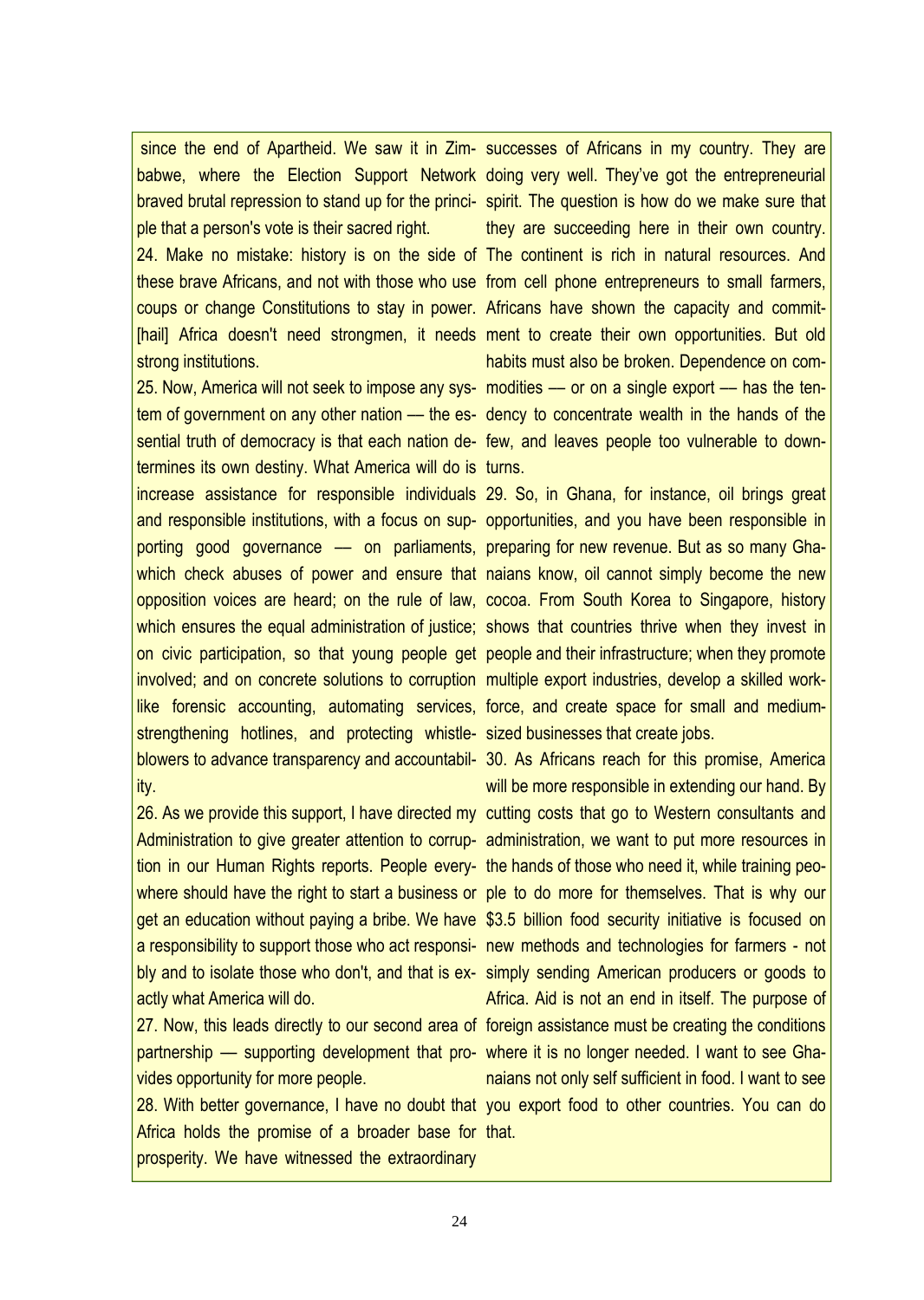meaningful way. That will be a commitment of my good idea can start a business. It's about the digance, we can broaden prosperity through public-exist for Africans in the 21st century. grow a business; and financial services that reach strengthening public health. So, it's is good for us both.

world, but it is the most threatened by climate then we know that more progress must be made. we use energy. But we can also work with Afri- that prevent the spread of disease, while promotcans to turn this crisis into opportunity.

33. Together, we can partner on behalf of our tries. dirtier phase of development. Think about it. effort of Christians and Muslims has set an exam-Rift Valley to the North African deserts; from the for filling gaps in care - for instance, through eboundless natural gifts can generate its own support those in small towns. abroad.

31. America can also do more to promote trade young person with an education can get a job that and investment. Wealthy nations must open our supports a family; a farmer can transfer their doors to goods and services from Africa in a goods to the market; or an entrepreneur with a administration. And where there is good govern-nity of work. It's about the opportunity that must

private partnerships that invest in better roads and 35. Just as governance is vital to opportunity, it is electricity; capacity-building that trains people to also critical to the third area that I will talk about -

not just cities but poor and rural areas. This is also 36. In recent years, enormous progress has been in our own interest - for if people are lifted out of made in parts of Africa. Far more people are living poverty and wealth is created in Africa; guess productively with HIV/AIDS, and getting the drugs what, new markets will open for our own goods. they need. I just saw a wonderful clinic, a hospital 32. One area that holds out both undeniable peril too many still die from diseases that shouldn't kill and extraordinary promise is energy. Africa gives them. When children are being killed because of a off less greenhouse gas than any other part of the mosquito bite, and mothers are dying in childbirth, that is focused particularly on maternal health. But

change. A warming planet will spread disease, 37. Yet because of incentives - often provided by shrink water resources, and deplete crops, creat-donor nations –– many African doctors and nurses ing conditions that produce more famine and con-go overseas, or work for programs that focus on a flict. All of us - particularly the developed world - single disease. And, this creates gaps in primary have a responsibility to slow these trends - care and basic prevention. Meanwhile, individual through mitigation, and by changing the way that Africans also have to make responsible choices ing public health in their communities and coun-

planet and prosperity, and help countries increase 38. So, across Africa, we see examples of people access to power while skipping, leapfrogging the tackling these problems. In Nigeria, an Interfaith Across Africa, there is bountiful wind and solar ple of cooperation to confront malaria. Here in power; geothermal energy and bio-fuels. From the Ghana and across Africa, we see innovative ideas Western coast to South Africa's crops -Africa's Health initiatives that allow doctors in big cities to

power, while exporting profitable, clean energy 39. America will support these efforts through a 34. These steps are about more than growth num-the 21st century, we are called to act by our conbers on a balance sheet. They're about whether a science and our common interest. When a childcomprehensive, global health strategy. Because in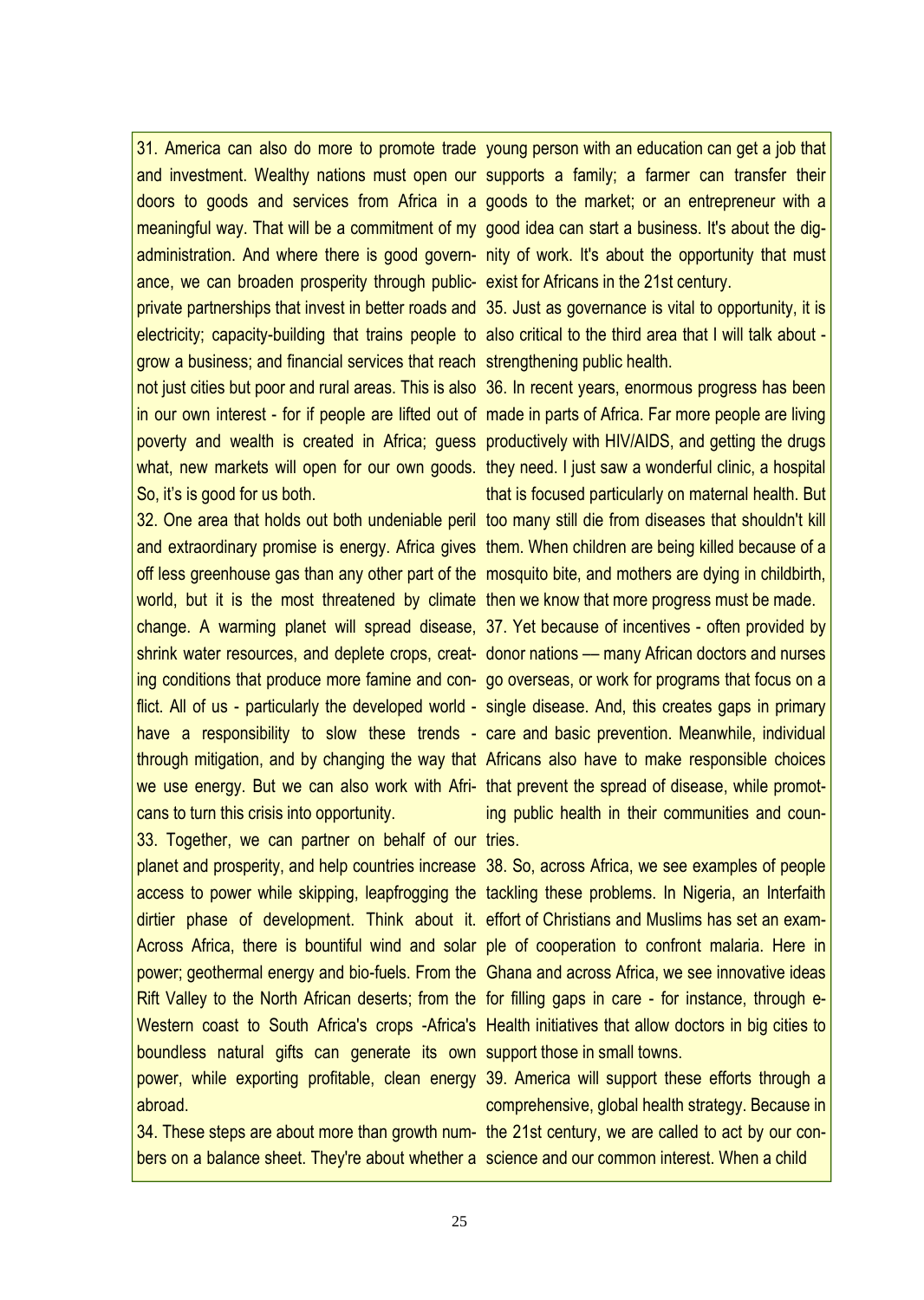ishes us everywhere. And when disease goes our midst. It is never justifiable, never justifiable to unchecked in any corner of the world, we know target innocents in the name of ideology. It is the 40. That is why my Administration has committed in wars. It is the ultimate mark of criminality and \$63 billion to meet these challenges. \$63 billion. cowardice to condemn women to relentless and Building on the strong efforts of President Bush, systemic rape. We must bear witness to the value we will carry forward the fight against HIV/AIDS. of every child in Darfur and the dignity of every We will pursue the goal of ending deaths from woman in the Congo. No faith or culture should eradicate polio. We will fight neglected tropical strive for the peace and security necessary for disease. And we won't confront illnesses in isola-progress. mothers and children.

over land and wars over resources. And it is still transnational force to bear when needed. faiths and tribes.

43. These conflicts are a millstone around Africa's capacity. When there is genocide in Darfur or terstrength, not a cause for division. We are all God's accountable. And let me be clear: our Africa Comand our faith. That is our common humanity.

dies of a preventable illness in Accra, that dimin-44. That is why we must stand up to inhumanity in that it can spread across oceans and continents. death sentence of a society to force children to kill malaria and tuberculosis, and we will work to condone the outrages against them. All of us must

tion –– we will invest in public health systems that 45. Africans are standing up for this future. Here, promote wellness, and focus on the health of too, in Ghana, we are seeing you help point the 41. Now, as we partner on behalf of a healthier contributions to peacekeeping from Congo to Lifuture, we must also stop the destruction that beria to Lebanon, and in your efforts to resist the comes not from illness, but from human beings — scourge of the drug trade. We welcome the steps and so the final area that I will address is conflict. that are being taken by organizations like the Afri-42. Let me be clear. Africa is not the crude carica-can Union and ECOWAS to better resolve conture of a continent at perpetual war. But, if we are flicts, keep the peace, and support those in need. honest, for far too many Africans, conflict is a part And we encourage the vision of a strong, regional of life, as constant as the sun. There are wars security architecture that can bring effective, way forward. Ghanaians should take pride in your

far too easy for those without conscience to ma-46. America has a responsibility to work with you nipulate whole communities into fighting among as a partner to advance this vision, not just with neck. We all have many identities - of tribe and rorists in Somalia, these are not simply African ethnicity; of religion and nationality. But defining problems — they are global security challenges, oneself in opposition to someone who belongs to and they demand a global response. That is why a different tribe, or who worships a different we stand ready to partner through diplomacy, prophet, has no place in the 21st century. technical assistance, and logistical support, and [applause] Africa's diversity should be a source of we will stand behind efforts to hold war criminals children. We all share common aspirations - to live mand is focused not on establishing a foothold in in peace and security; to access education and the continent, but on confronting these common opportunity; to love our families, our communities, challenges to advance the security of America, words, but with support that strengthens African Africa and the world.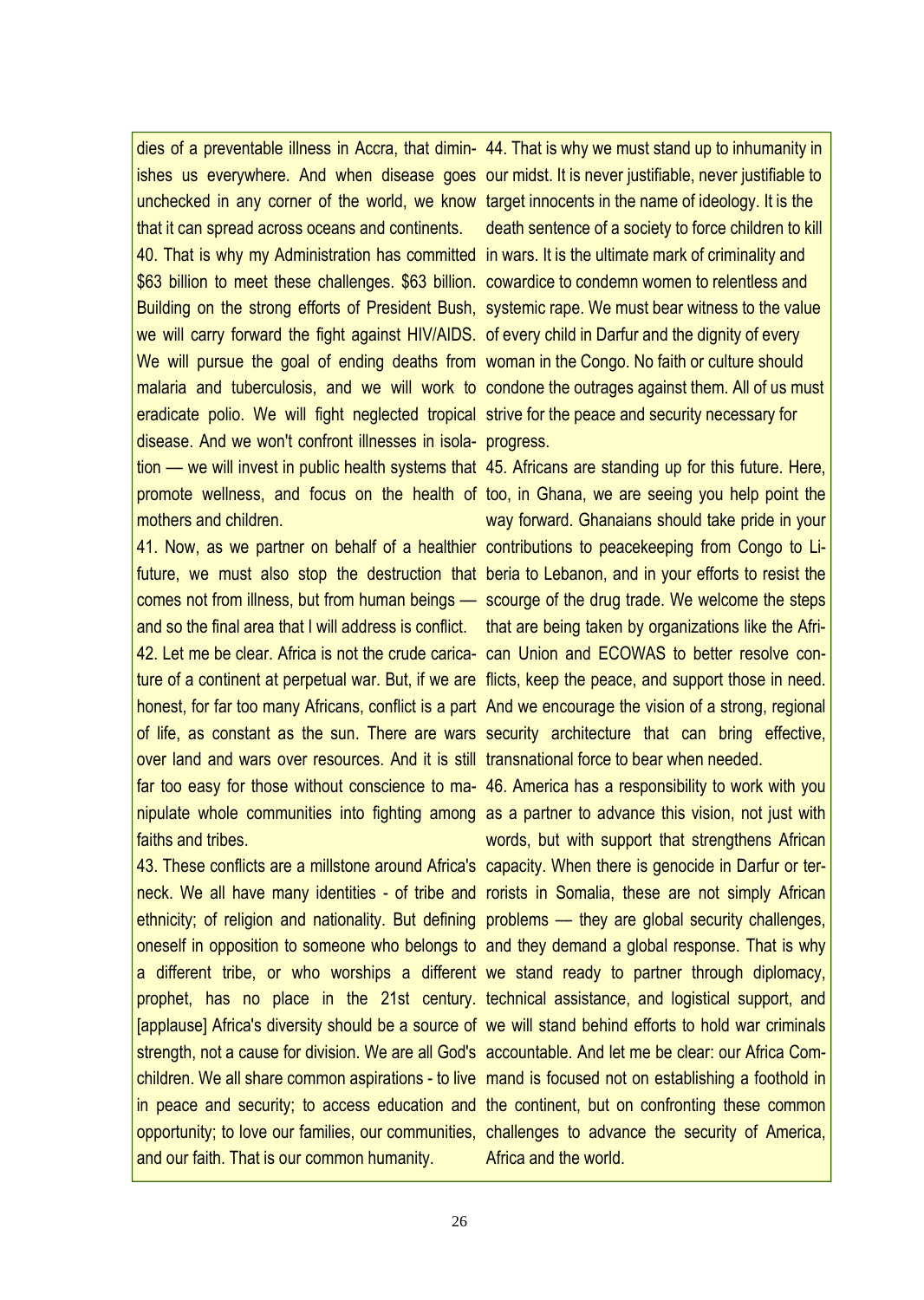tional system where the universal rights of human what you make of it. beings are respected, and violations of those 52 You have the power to hold your leaders acprosperity.

48. As I said earlier, Africa's future is up to Africans.

can live their dreams in Nairobi and Lagos; Kigali you do, and the hope that you hold in your hearts. and Kinshasa; in Harare and right here in Accra.

50. You know, fifty-two years ago, the eyes of the world were on Ghana. And a young preacher named Martin Luther King traveled here, to Accra, to watch the Union Jack come down and the Ghanaian flag go up. This was before the march on Washington or the success of the civil rights movement in my country. Dr. King was asked how he felt while watching the birth of a nation. And he said: "It renews my conviction in the ultimate triumph of justice."

51. Now, that triumph must be won once more, Paine, Robert (ed.) (1981) *Politically Speaking: cross*and it must be won by you. [applause] And I am particularly speaking to the young people all across African and right here in Ghana. In places http://www.huttingtonpost.com/2009/07/11/ like Ghana, you make up over half of the popula- obamaghana-speech-full-t n 23009.html

47. In Moscow, I spoke of the need for an interna-tion. Here is what you must know: the world will be

rights are opposed. That must include a commit-countable, and to build institutions that serve the ment to support those who resolve conflicts people. You can serve in your communities, and peacefully, to sanction and stop those who don't, harness your energy and education to create new and to help those who have suffered. But ulti-wealth and build new connections to the world. mately, it will be vibrant democracies like Bot-You can conquer disease, end conflicts, and make swana and Ghana which roll back the causes of change from the bottom up. You can do that. Yes conflict, and advance the frontiers of peace and you can! Because in this moment, history is on the move.

49. The people of Africa are ready to claim that take responsibility for your future. It won't be easy. future. In my country, African-Americans — in- It will take time and effort. There will be suffering cluding so many recent immigrants –– have and setbacks. But I can promise you this: America thrived in every sector of society. We have done will be with you every step of the way [applause]: so despite a difficult past, and we have drawn as a partner, as a friend. Opportunity won't come strength from our African heritage. With strong from any other place, though ––it must come from institutions and a strong will, I know that Africans the decisions that all of you make, the things that 53. But these things can only be done if all of you

> 54. Ghana, Freedom is your inheritance. Now, it is your responsibility to build upon freedom's foundation. And if you do, we will look back years from now to places like Accra and say that this was the time when the promise was realized - this was the moment when prosperity was forged; when pain was overcome; and a new era of progress began. This can be the time when we witness the triumph of justice once more. Yes you can. God Bless you. Thank you.

#### **References**

Dorsey, L. G. (ed.) (2002) *The Presidency and Rhetorical Leadership. Texas A&M.*

*cultural studies of rhetoric*. Philadelphia: ISHI Publications.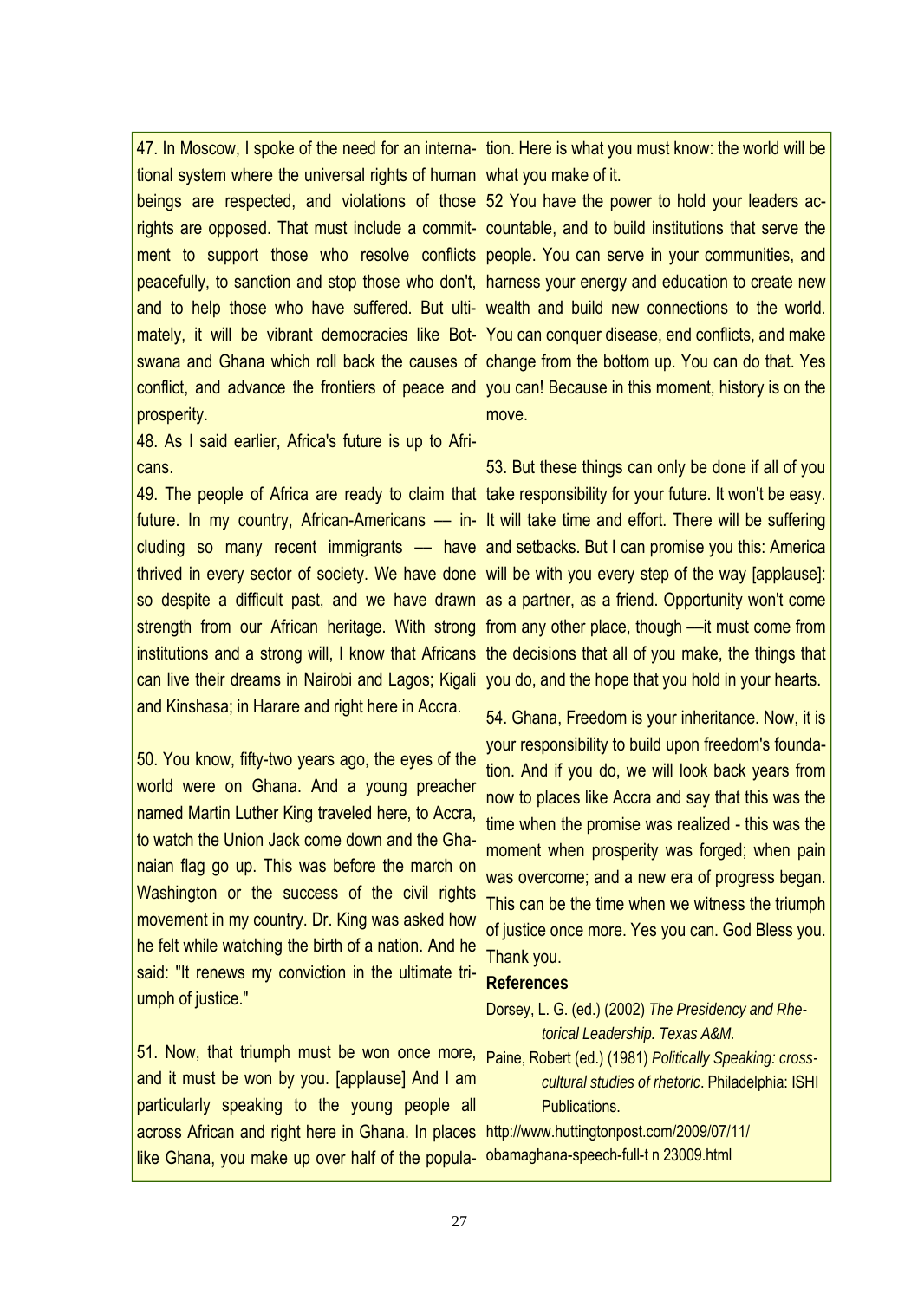#### **News and Awards**



Professor Philippe-J Salazar, recipient of the prestigious Harry Oppenheimer Award 2009

(Photograph: Sarah Rippart; Background: Venus and the mouth of Truth)

**Philippe-Joseph Salazar** is a Distinguished Professor of Rhetoric and a Life Fellow of the University of Cape Town and holds an A-rating from the National Research Foundation. He is director and founder of the Centre for Rhetoric Studies.

Prof Salazar was awarded the Harry Oppenheimer award based on his

excellence in scholarship. Salazar is one of the foremost professors of Rhetoric on the continent and has been an inspiration to a number of scholars and researchers in rhetoric, philosophy and general humanities and social science programs. He is founder of the African Association for Rhetoric and Communication in Southern Africa (ARCSA) and Director of Centre for Rhetoric Studies at the University of Cape Town, (UCT). Salazar is a consummate orator and has given keynote speeches at several conferences including AAR's first conference on the theme: *Rhetoric, Protests and the Economy*, July 3 2007.

His publications include: *African Athens* (2002), *Amnistier l'Apartheid* (2004) and *Mahomet* (2005). He is currently at work on a rhetorical ethnography of France and on Islamic rhetoric (Baylor University Press). In 2007, he co-authored (with Erik Doxtader, South Carolina), *Truth and Reconciliation in South Africa: The Fundamental Documents* (David Philip).

#### **Balagha 2010 Issues** ISSN 2074-1448

We hope to publish *Balagha* four times in 2010, and we seek your support. Some people have been contacted to submit articles on relevant topics. Prospective contributors are encouraged to submit articles, commentaries and review of books on the following topics: the rhetoric of Nelson Mandela, Mahatma Ghandi and Martin Luther King Jr, NOISE, Islamic Rhetoric and Rhetoric and the Environment . These forthcoming issues of *Balagha* will be complemented by printed versions for wider distribution. Special Editions of *Balagha* may also be published depending on the volume of submissions.

#### **Funding and/or Advertising**

For the purposes of continuity*, Balagha* will require reliable funding to continue. We appeal to individuals and organizations who know or have useful ideas may contact *The Editor, Balagha, A5 Schoongezicht*, 264 Main Road, Kenilworth, 7708, Cape Town, or ige.segun@gmail.com

In future, we will also make spaces available for advertising.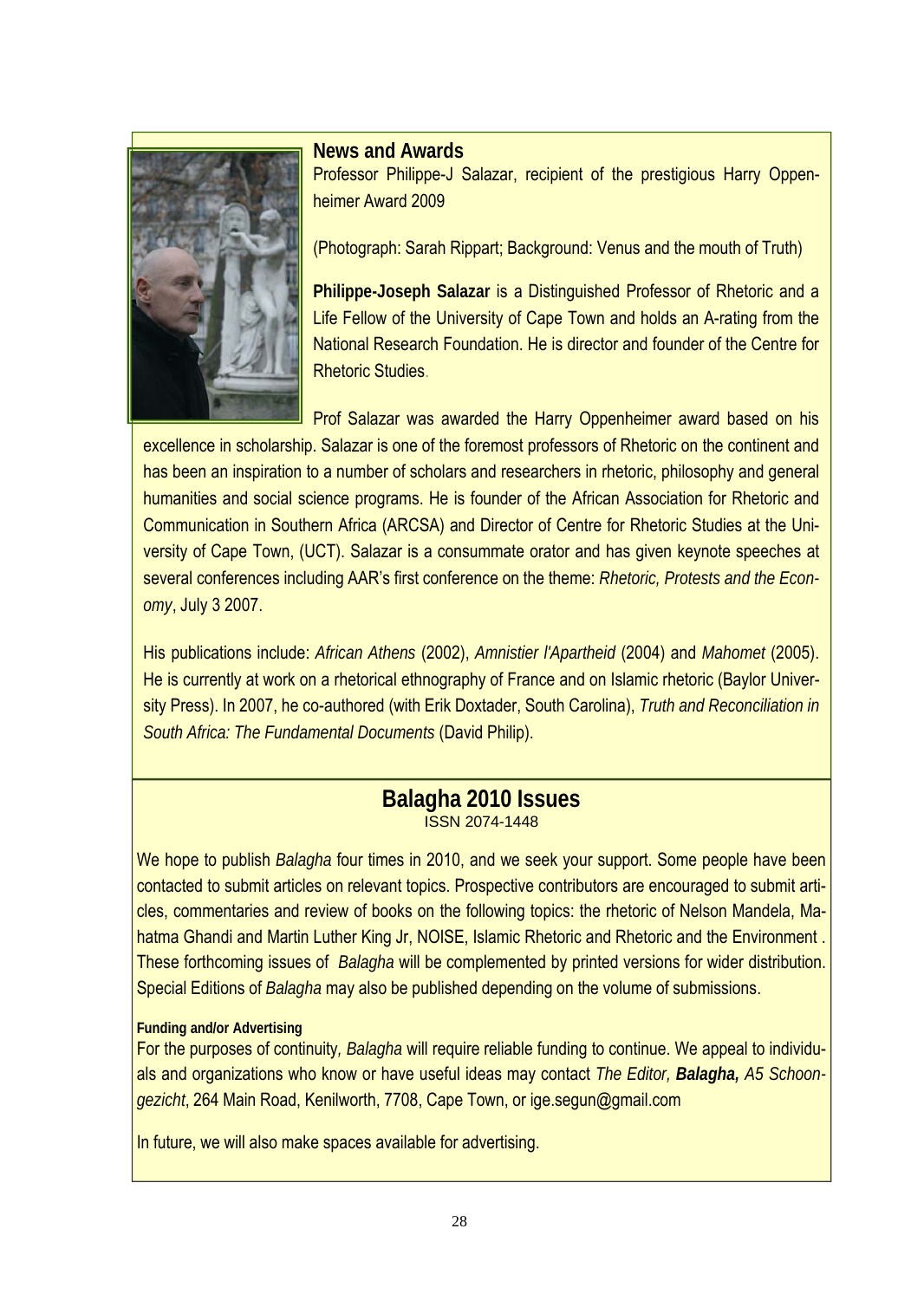# AAR 2009 Photo Gallery



Clockwise from Top: Ms Fronekan and Prof Phil Shawlkwyk, Prof Tim Quinlan, Prof Senyo Adjibolosoo, Prof Leana Uys, Prof Will Akande, Prof Piet Swanepoel, Some delegates with the Durban Mayor, Dr Jairos Kangira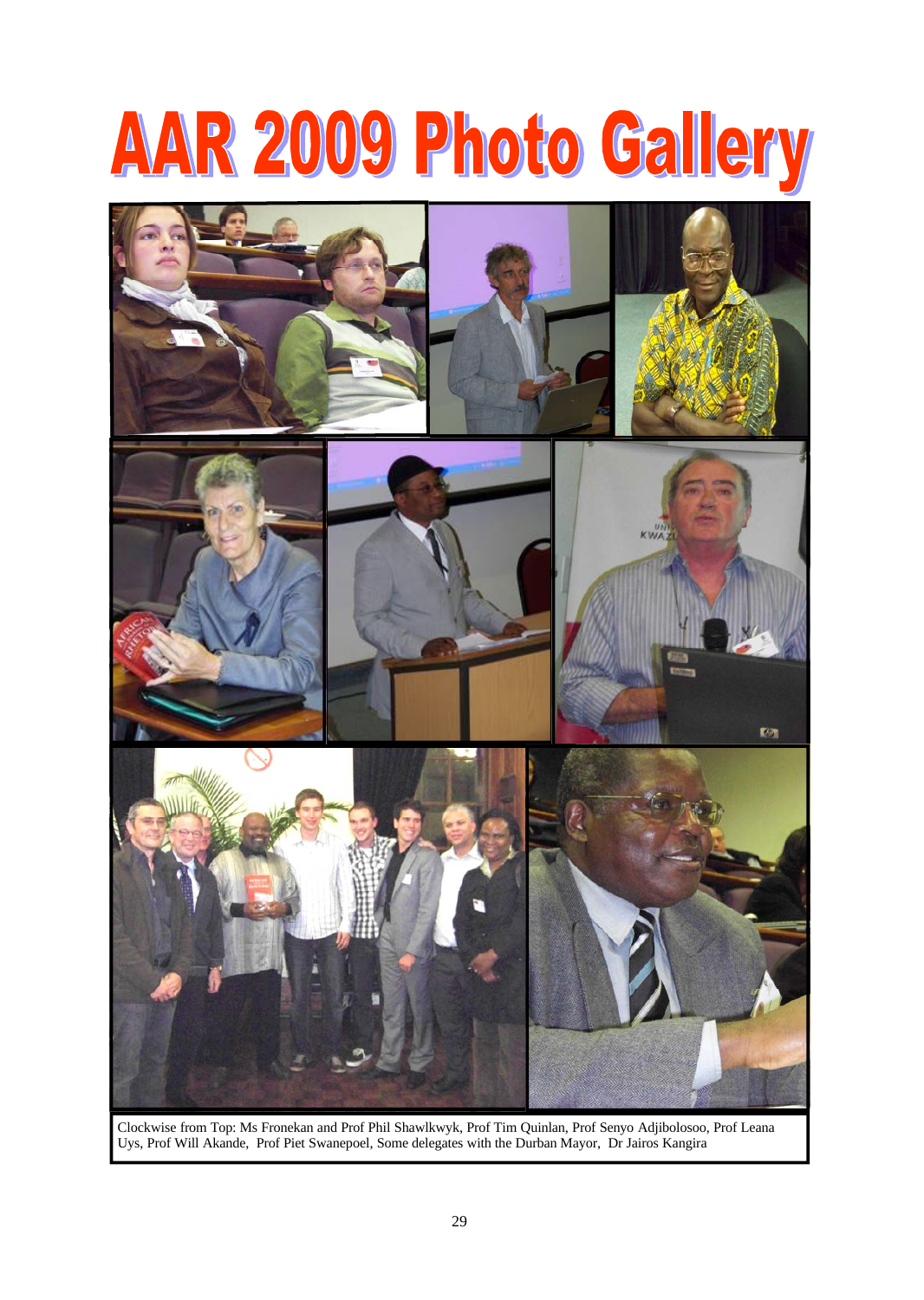# Photos Cont'd

![](_page_29_Picture_1.jpeg)

Clocwise from Top: Prof Carel Jansen, Dr Segun Ige, Prof Maes Fons, Mrs Juliet Pasi Sylvia, Dr Adonis Touko, Dr Jill Hancock, Dr Kaymarlin Govender, Mr Philemon Sinwaba, Some Delegates having Dinner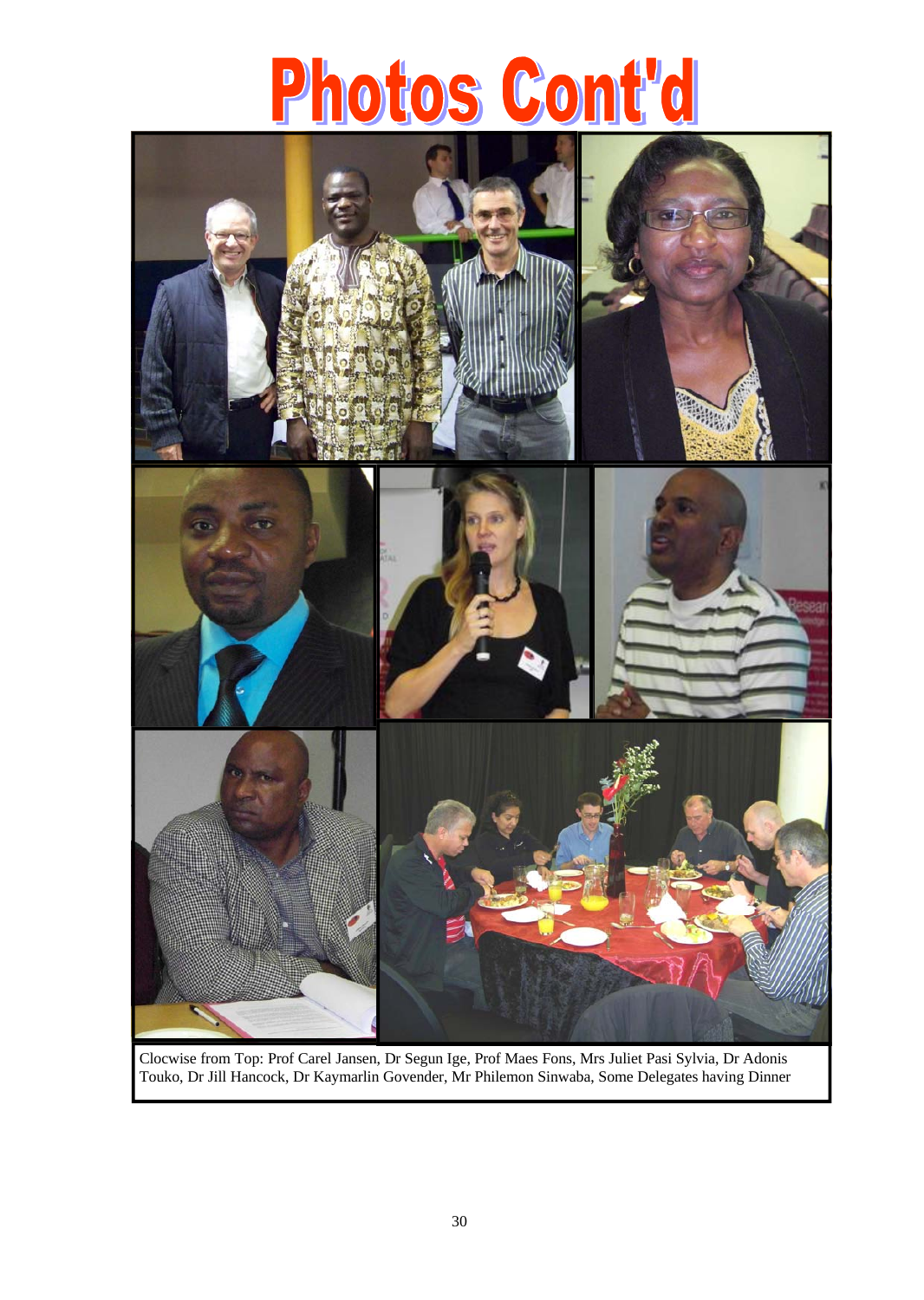#### **'The Debaters' and the New Rhetoric of Advertising** Yemi Ige, Communications Consultant, Director, MediaLedge, Lagos, Nigeria

The advertising industry is perhaps the most creative segment in the communications world. Aside the lurid graphics and sophisticated artworks, new ideas are constantly being generated to maintain the *status quo*, even if they have to resort to unconventional but effective means. In search of higher visibility, corporate organizations and brands have devised new means of communicating with their consumers. Traditional advertising has not been able to deliver adequate returns on Investment (R. O. I). Reality TV shows have become an option. Immediately after the success of Big Brother Africa in South Africa, stakeholders in the media and communications industry realized that reality T. V. show is another medium through which talents can be exhibited, ideas displayed, cultures interplay and brands attain visibility. Some that has been successfully held in Nigeria are Big Brother Nigeria, The Entrepreneur, The Apprentice Africa, Maltina Box office and other similar shows.

#### **The Concept**

The debaters is like any other reality T. V. show where participants are housed in a venue for several weeks (2-3 months). Qualified candidates are required to signify interest by applying to the project website over a period of time. Usually the applications are numerous since it's a widely advertised program, a fair number of them, about 100 are selected and they are subjected to one on one auditioning which ultimately trims them to 12. Candidates are expected to identify a topic that has some policy relevance, such as HIV/AIDS, Corruption, foreign policy, child abuse, employment have taken centre stage.

#### **The Team**

A panel of judges is constituted to conduct the auditioning process. The panel of judges which is peopled by experts in rhetoric and other communication sciences auditions a candidate for about 3 minutes where he discusses a selected topic. The adjudicators also double as coaches for the candidates. They recommend the more acceptable manner of presentation both in content and conduct. Significant improvement is expected thereafter.

#### **The Facilities**

For the smooth running of the project, certain facilities are provided. An important part of the project is the provision of an adequate library. This will help participants in their research towards every presentation. The library is also to be internet ready as this will allow the candidates up to date information. The facility is usually borrowed from an established institutional library or research center. The key thing is the ability to record their activities while there.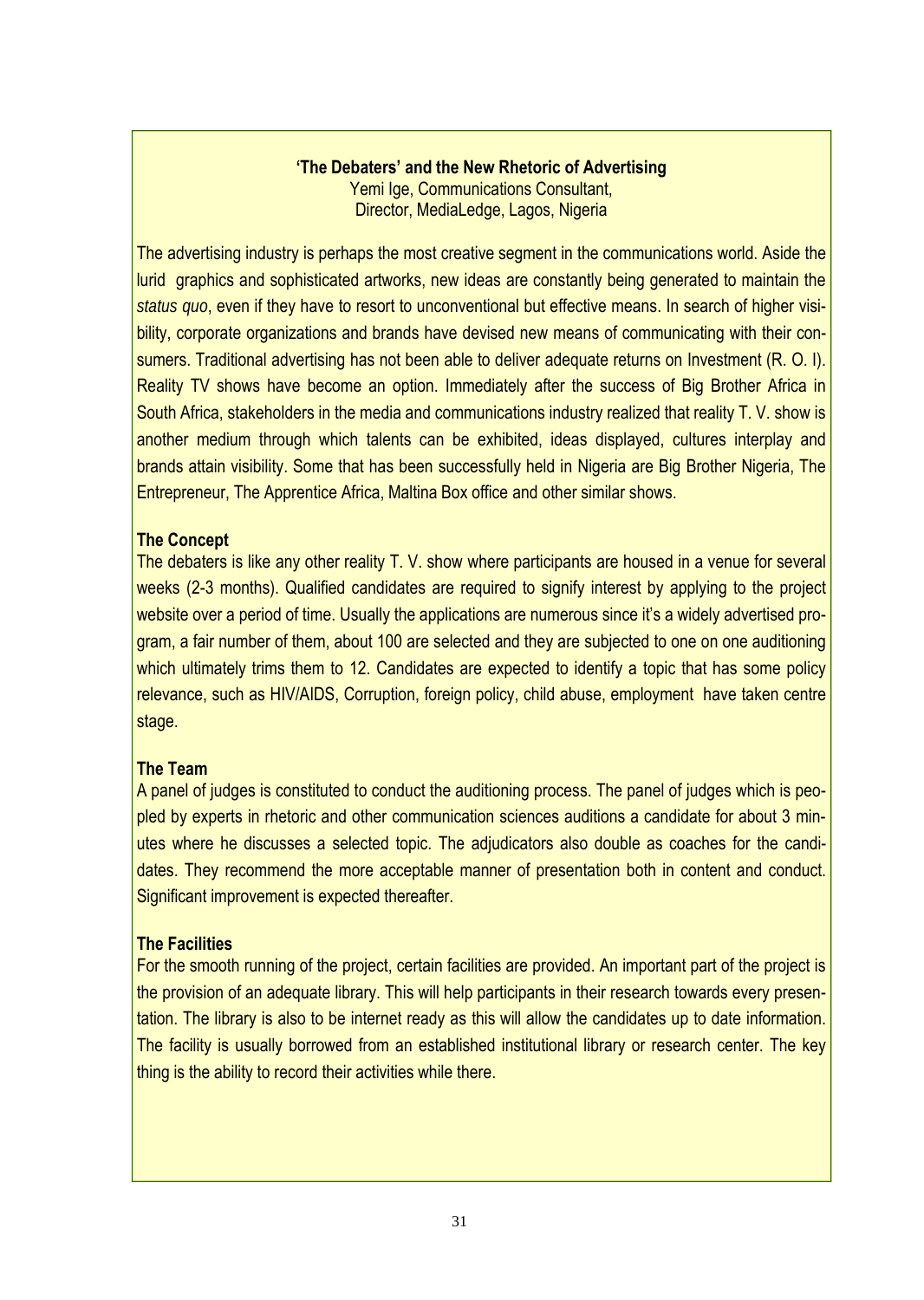#### **The presentation**

Candidates are to appear formal in their presentation. It could either be English or Native. Being formal gives the show a level of credibility. It also imposes public etiquette on the participants. Some of the cues judges and coaches look out for the presentations are: enunciation, use of space, eye contact, voice projection, knowledge of subject matter, confidence, dressing, attitude and other elements of effective speech communication.

#### **The Ultimate Plan**

The Ultimate agenda of the concept is to come out with a project out of the winning topic. Whosoever wins, will have his topic developed into a project which will be financed by the sponsor till next year when another edition holds.

#### **Eviction strategies**

Candidates are evicted from the show on the basis of the grading of the judges and the number of responses of viewers through their text messages. It follows that if a Telecoms company invests in it, the show will automatically drive the sales of its services during the show, based on the traffic of the text messages.

#### **Commercial Opportunities**

Multinationals and Brands can take advantage of the show which is usually popular to promote their goods and services. In some cases, a single company can decide to sponsor the entire show. In the case of 'The Debaters' Guaranty Trust Bank had wanted to be the sole sponsors of this program, but due to the global economic recession, the budget contracted. Sponsorship areas will include production cost of all the audio/visual team and facilities, provision of location, allowances of all project persons. Newspaper adverts and website, sponsorship of airtime in various T. V. Channels. Final prize inner and consolation prizes for the participants. Also included in the budget is the financing of the project that emanates from of the winning topic.

#### **Return on Investment**

In making sure that the whole investment is not a rip off on the company, sponsors also enjoy physical branding of the location. Guests of such companies are brought to the show to project the goods and services of the organization. It also allows such corporate entity to apply all its efforts in corporate social responsibility.

#### **Star Host**

Famed stars in music, entertainment and leadership are brought on the show to boost their morale and share with housemates lifetime experiences.

The debaters is aired on DSTV Africa Magic and on the Nigerian National network, NTA.